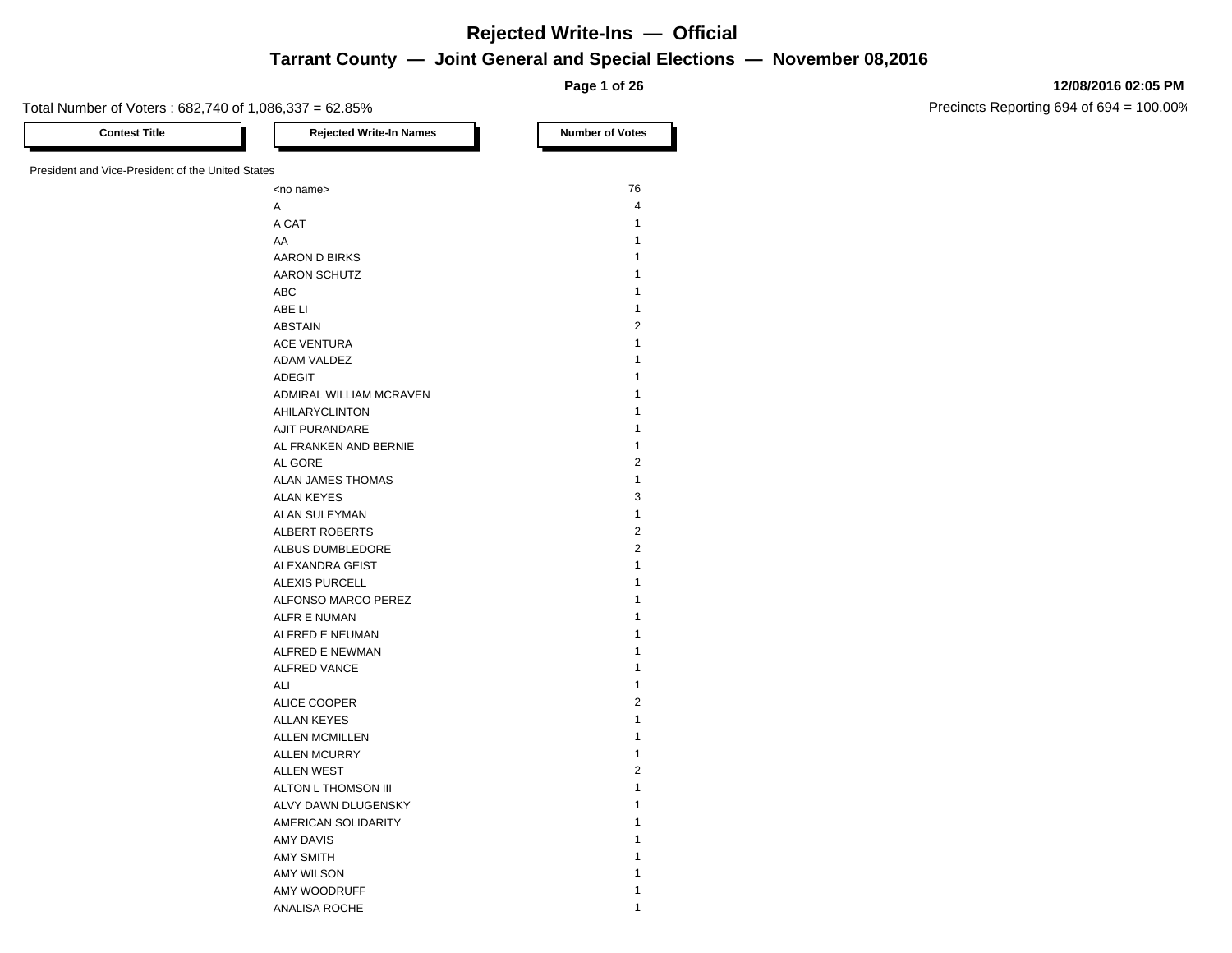**Page 2 of 26**

#### Total Number of Voters : 682,740 of 1,086,337 = 62.85%

**12/08/2016 02:05 PM**

| <b>Contest Title</b>                              | <b>Rejected Write-In Names</b> |           | <b>Number of Votes</b> |
|---------------------------------------------------|--------------------------------|-----------|------------------------|
| President and Vice-President of the United States |                                | Continued |                        |
|                                                   | ANDERSON COOPER                |           | $\mathbf{1}$           |
|                                                   | ANDREW D BASIAGO               |           | $\mathbf{1}$           |
|                                                   | <b>ANDREW MACHEN</b>           |           | 1                      |
|                                                   | <b>ANDREW MCMULLIN</b>         |           | 1                      |
|                                                   | <b>ANDREW MEEK</b>             |           | 1                      |
|                                                   | ANDREW ROBERT DUANE            |           | 1                      |
|                                                   | <b>ANDREW WK</b>               |           | 1                      |
|                                                   | ANGELA GUTHRIE                 |           | 1                      |
|                                                   | ANGELA JADE MORRONE            |           | 1                      |
|                                                   | ANGELA P LEWIS                 |           | 1                      |
|                                                   |                                |           | 1                      |
|                                                   | ANONYMOUS<br>ANTHONY EVANS SR  |           | 1                      |
|                                                   |                                |           | $\mathbf{1}$           |
|                                                   | <b>ANTHONY ROBBINS</b>         |           |                        |
|                                                   | <b>ANYBODY ELSE</b>            |           | 3                      |
|                                                   | <b>ANYONE</b>                  |           | $\mathbf{1}$           |
|                                                   | <b>ANYONE ELSE</b>             |           | 3                      |
|                                                   | APRIL MITCHELL                 |           | $\mathbf{1}$           |
|                                                   | <b>AUNT JIMIMA</b>             |           | 1                      |
|                                                   | <b>AUNTI MAME</b>              |           | 1                      |
|                                                   | <b>AUSTIN PETERSEN</b>         |           | 2                      |
|                                                   | <b>B BARBER</b>                |           | 1                      |
|                                                   | <b>BAILEY LOVE</b>             |           | $\mathbf{1}$           |
|                                                   | <b>BALDINGER</b>               |           | 1                      |
|                                                   | <b>BARACK OBAMA</b>            |           | 4                      |
|                                                   | <b>BARKLEY ARNOLD</b>          |           | 1                      |
|                                                   | <b>BARNIE SANDERS</b>          |           | $\mathbf{1}$           |
|                                                   | <b>BARNIE SANNDERS</b>         |           | 1                      |
|                                                   | <b>BARRY SANDERS</b>           |           | 6                      |
|                                                   | <b>BATMAN</b>                  |           | $\mathbf{1}$           |
|                                                   | <b>BECCI ROLLINS</b>           |           | $\mathbf{1}$           |
|                                                   | BELINDA VILLAFRANCA            |           | $\mathbf{1}$           |
|                                                   | <b>BEN CARSON</b>              |           | 3                      |
|                                                   | <b>BEN CARLSON</b>             |           | $\mathbf{1}$           |
|                                                   | <b>BEN CARSEN</b>              |           | $\mathbf{1}$           |
|                                                   | <b>BEN CARSON</b>              |           | 91                     |
|                                                   | <b>BEN GARCIA</b>              |           | $\mathbf{1}$           |
|                                                   | BEN HAILE AND JEFF THOMAS      |           | 1                      |
|                                                   | <b>BEN MEDLEY</b>              |           | $\mathbf{1}$           |
|                                                   | <b>BEN SASSE</b>               |           | 4                      |
|                                                   | <b>BENARD SANDER</b>           |           | $\mathbf{1}$           |
|                                                   | <b>BENARD SANDERS</b>          |           | 1                      |
|                                                   | <b>BENCARSON</b>               |           | 1                      |
|                                                   | <b>BENIE SANDERS</b>           |           | $\overline{2}$         |
|                                                   |                                |           |                        |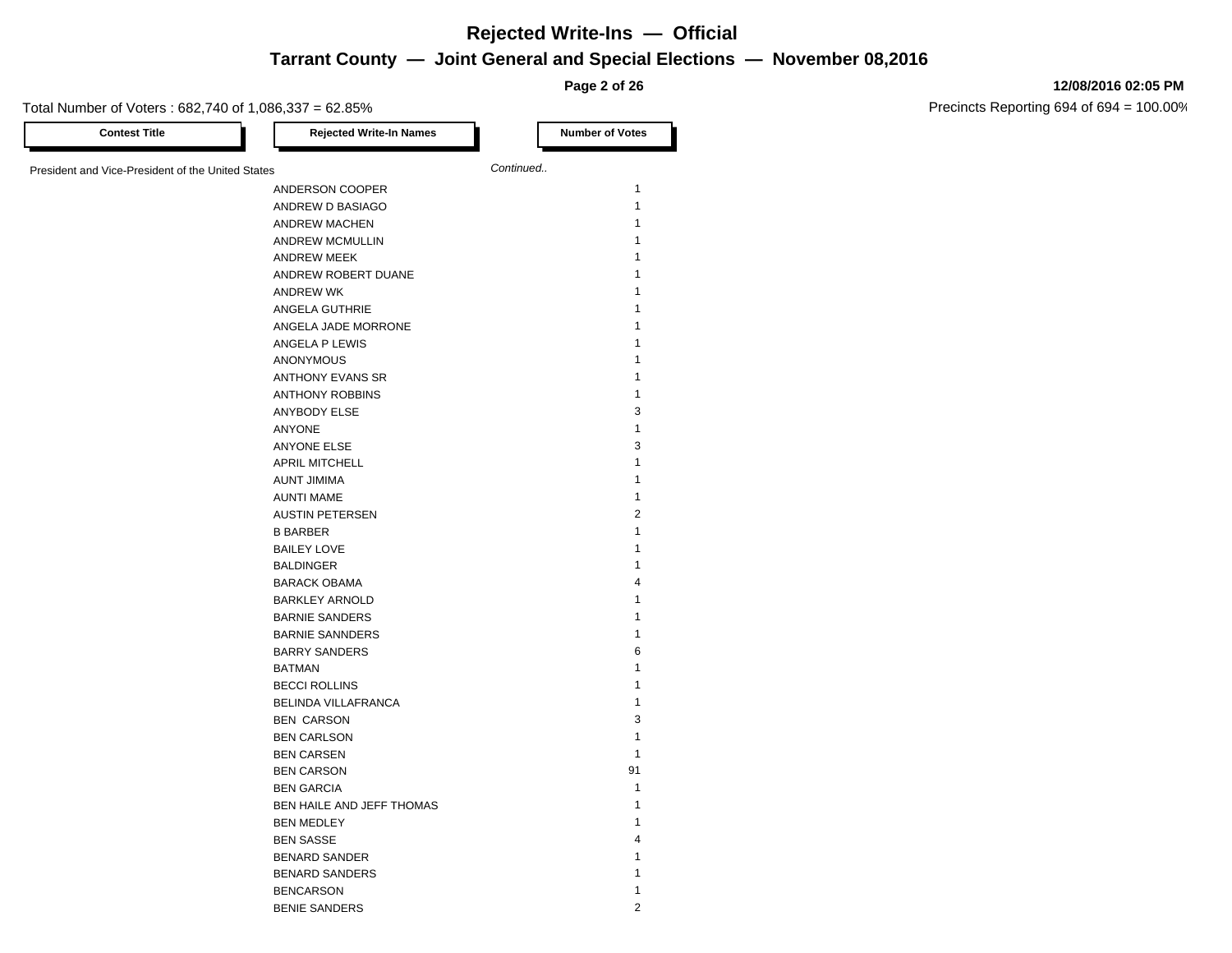**Page 3 of 26**

Total Number of Voters : 682,740 of 1,086,337 = 62.85%

| <b>Contest Title</b>                              | <b>Rejected Write-In Names</b> | <b>Number of Votes</b> |
|---------------------------------------------------|--------------------------------|------------------------|
| President and Vice-President of the United States |                                | Continued              |
|                                                   | BENJAMIN DANIEL STRICKLIN      | $\mathbf{1}$           |
|                                                   | <b>BENJAMIN WATSON</b>         | $\mathbf{1}$           |
|                                                   | <b>BENNETT FRAZIER</b>         | $\mathbf{1}$           |
|                                                   | <b>BERIE SANDERS</b>           | 3                      |
|                                                   | <b>BERINE SANDERS</b>          | $\overline{2}$         |
|                                                   | <b>BERNARD</b>                 | $\mathbf{1}$           |
|                                                   | <b>BERNARD SANDERS</b>         | 25                     |
|                                                   |                                | $\mathbf{1}$           |
|                                                   | <b>BERNE SANDERS</b>           | $\mathbf{1}$           |
|                                                   | BERNEY SANDERS                 | 4                      |
|                                                   | <b>BERNEY SANDERS</b>          |                        |
|                                                   | <b>BERNI SANDERS</b>           | $\mathbf{1}$           |
|                                                   | <b>BERNIE</b>                  | $\overline{7}$         |
|                                                   | BERNIE SANDERS                 | $\overline{2}$         |
|                                                   | <b>BERNIE A SANDERS</b>        | $\mathbf{1}$           |
|                                                   | <b>BERNIE SANDARS</b>          | $\mathbf{1}$           |
|                                                   | <b>BERNIE SANDERS</b>          | 782                    |
|                                                   | BERNIE SANDERS TIM KAINE       | $\mathbf{1}$           |
|                                                   | <b>BERNIE SANDERSS</b>         | $\mathbf{1}$           |
|                                                   | <b>BERNIE SANDES</b>           | $\mathbf{1}$           |
|                                                   | <b>BERNIE SAUNDERS</b>         | $\overline{2}$         |
|                                                   | <b>BERNIEE</b>                 | $\mathbf{1}$           |
|                                                   | <b>BERNIEESANDERS</b>          | $\mathbf{1}$           |
|                                                   | <b>BERNY SANDERS</b>           | $\overline{7}$         |
|                                                   | <b>BETSY PRICE</b>             | $\mathbf{1}$           |
|                                                   | <b>BETTER OPTIONS</b>          | $\mathbf{1}$           |
|                                                   | <b>BIDEN</b>                   | 1                      |
|                                                   | <b>BILL GATES</b>              | $\mathbf{1}$           |
|                                                   | <b>BILL HOGE</b>               | 1                      |
|                                                   | <b>BILL MAHANY</b>             | $\mathbf{1}$           |
|                                                   | <b>BILL MURY</b>               | 1                      |
|                                                   | <b>BILLCLINTONN</b>            | $\mathbf{1}$           |
|                                                   | BILLIE JO NICHOLS BENNETT      | 1                      |
|                                                   | <b>BILLIE SANDERS</b>          | $\mathbf{1}$           |
|                                                   | <b>BISHOP THOMAS D JAKES</b>   | 1                      |
|                                                   | <b>BLAKE HUESKE</b>            | $\mathbf{1}$           |
|                                                   | <b>BLANK</b>                   | 2                      |
|                                                   | <b>BLOOMBERG</b>               | $\mathbf{1}$           |
|                                                   | <b>BOB BEAVERS</b>             | $\mathbf{1}$           |
|                                                   | <b>BOB WEIR</b>                | $\mathbf{1}$           |
|                                                   |                                | $\mathbf{1}$           |
|                                                   | <b>BOBBY E DIXON</b>           | $\overline{2}$         |
|                                                   | <b>BOBBY JINDAL</b>            |                        |
|                                                   | <b>BORIS JOHNSON</b>           | 1                      |
|                                                   | <b>BOUDREAUX</b>               | $\mathbf{1}$           |

#### **12/08/2016 02:05 PM**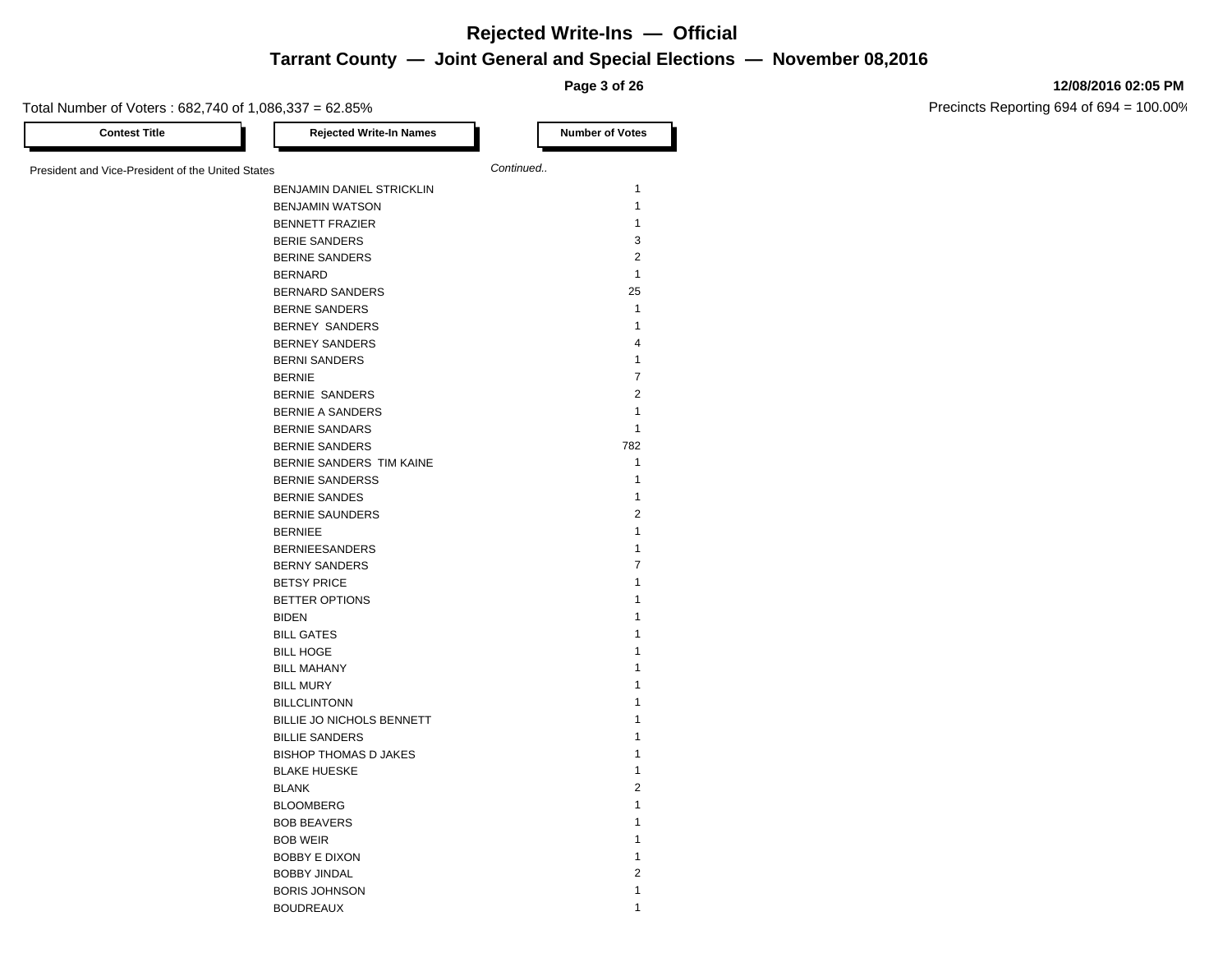**Page 4 of 26**

-r

#### Total Number of Voters : 682,740 of 1,086,337 = 62.85%

п

**12/08/2016 02:05 PM**

| <b>Contest Title</b>                              | <b>Rejected Write-In Names</b> |           | <b>Number of Votes</b> |
|---------------------------------------------------|--------------------------------|-----------|------------------------|
| President and Vice-President of the United States |                                | Continued |                        |
|                                                   | <b>BRAD PITT</b>               |           | $\mathbf{1}$           |
|                                                   | <b>BRAD SEGER</b>              |           | $\mathbf{1}$           |
|                                                   | <b>BRADLEY F WALLACE</b>       |           | 1                      |
|                                                   | <b>BRADLEY MURRAY</b>          |           | $\mathbf{1}$           |
|                                                   | <b>BRANDON PARRINO</b>         |           | $\mathbf{1}$           |
|                                                   | <b>BRENDA MYERS</b>            |           | $\mathbf{1}$           |
|                                                   | <b>BRENNON PIER</b>            |           | 1                      |
|                                                   | <b>BRENT TUBBERGEN</b>         |           | 1                      |
|                                                   | <b>BRIAN ALAN MURPHY</b>       |           | 1                      |
|                                                   | <b>BRIAN CHASE</b>             |           | 1                      |
|                                                   | <b>BRIAN MILLER</b>            |           | $\mathbf{1}$           |
|                                                   | <b>BRNIE SANDERS</b>           |           | 1                      |
|                                                   | <b>BRUCE ATMAN</b>             |           | $\mathbf{1}$           |
|                                                   | <b>BRUCE HICKERSON II</b>      |           | $\mathbf{1}$           |
|                                                   | <b>BRYAN GOLDEN</b>            |           | $\mathbf{1}$           |
|                                                   | <b>BUDDY THE ELF</b>           |           | $\overline{2}$         |
|                                                   | <b>BUGS BUNNY</b>              |           | $\mathbf{1}$           |
|                                                   | <b>BULLWIKLE</b>               |           | $\mathbf{1}$           |
|                                                   | <b>BURNEY SANDERS</b>          |           | 1                      |
|                                                   | <b>BURNIE SANDERS</b>          |           | $\overline{4}$         |
|                                                   | <b>BURNIESANDERS</b>           |           | $\mathbf{1}$           |
|                                                   | <b>BYRON TREICHLER</b>         |           | $\overline{2}$         |
|                                                   | C RICE                         |           | $\mathbf{1}$           |
|                                                   | CAIDEN ALEXANDER               |           | 1                      |
|                                                   | <b>CAREN CORLEY</b>            |           | 1                      |
|                                                   | CARL EDWARD AMEND              |           | 1                      |
|                                                   | <b>CARLOS E FLORES</b>         |           | 1                      |
|                                                   | <b>CARLOS MONTOYA</b>          |           | $\mathbf{1}$           |
|                                                   | <b>CARLOS RAY NORRIS</b>       |           | 1                      |
|                                                   | <b>CARLY FIORINA</b>           |           | $\overline{7}$         |
|                                                   | <b>CARLY FIORNA</b>            |           | $\mathbf{1}$           |
|                                                   | <b>CARLYFIORINA</b>            |           | 1                      |
|                                                   | <b>CARLYFIORIO</b>             |           | $\mathbf{1}$           |
|                                                   | <b>CAROLE RULE</b>             |           | $\mathbf{1}$           |
|                                                   | CARSON                         |           | 1                      |
|                                                   | <b>CARSON BEN</b>              |           | 1                      |
|                                                   | <b>CASEY CHASE CHICK</b>       |           | $\mathbf{1}$           |
|                                                   | CATHERINE L HULCHER            |           | $\mathbf{1}$           |
|                                                   | CCC                            |           | 1                      |
|                                                   | <b>CEBETTINGER</b>             |           | 1                      |
|                                                   | <b>CEDRIC LEE</b>              |           | 1                      |
|                                                   | <b>CESAR LOPEZ</b>             |           | 1                      |
|                                                   | <b>CHAD DONATH</b>             |           | $\mathbf{1}$           |
|                                                   |                                |           |                        |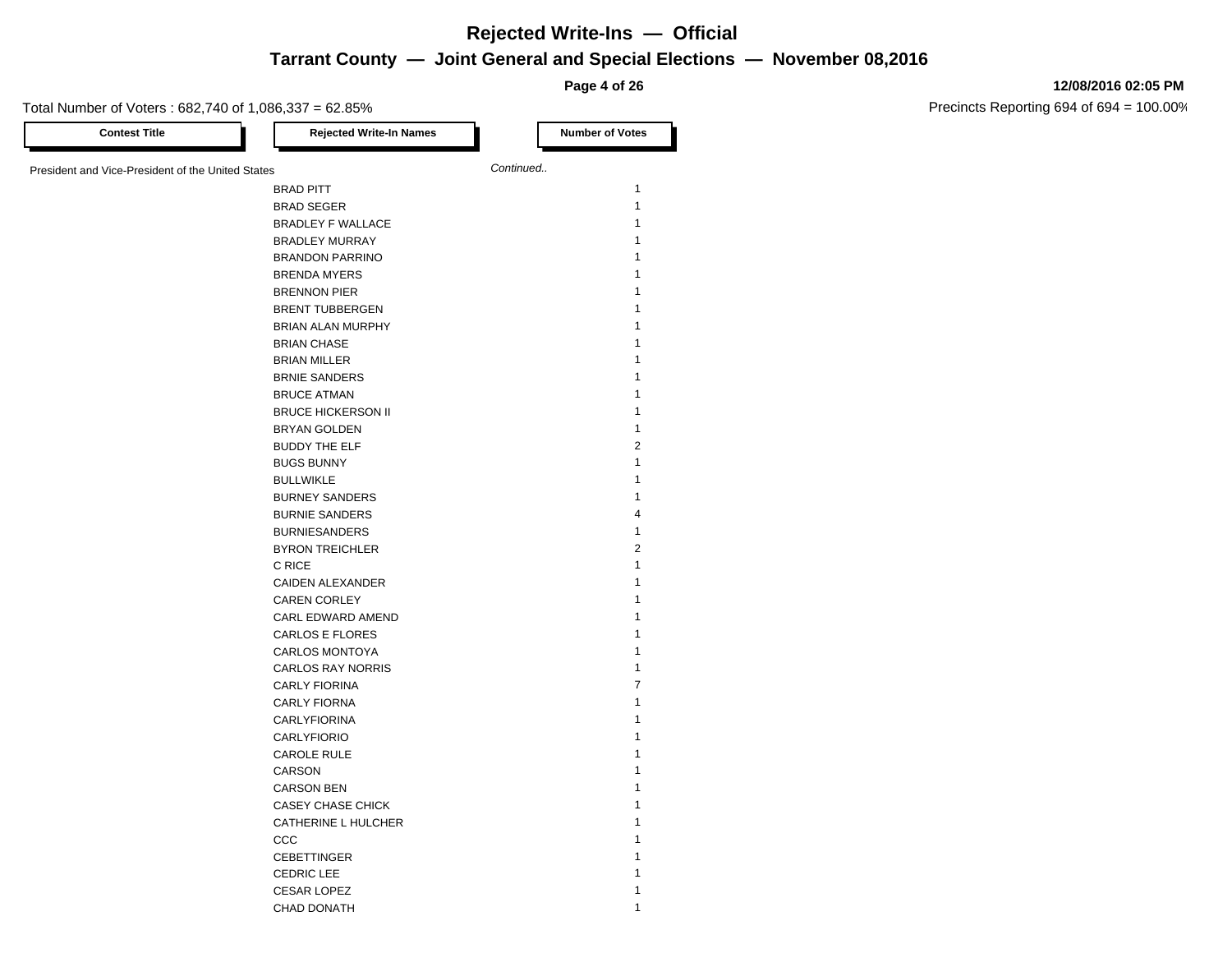**Page 5 of 26**

#### Total Number of Voters : 682,740 of 1,086,337 = 62.85%

**12/08/2016 02:05 PM**

| President and Vice-President of the United States | Continued      |
|---------------------------------------------------|----------------|
| <b>CHAD FERGUSON</b>                              | $\mathbf{1}$   |
| <b>CHAD STAUFFER</b>                              | 1              |
| <b>CHARLES B TREFZ</b>                            | 1              |
| <b>CHARLES KRAUTHAMMER</b>                        | 1              |
| <b>CHARLES LEWIS ADAMSON</b>                      | 1              |
| <b>CHARLES WALTON</b>                             | 1              |
| <b>CHEQUAN LEWIS</b>                              | 1              |
| <b>CHICKY MONKEY</b>                              | 1              |
| <b>CHRIS CHRISTIE</b>                             | 1              |
| <b>CHRIS CHRISTY</b>                              | 1              |
| <b>CHRIS KENISTON</b>                             | 4              |
|                                                   | 1              |
| <b>CHRIS KINISTON</b>                             | 1              |
| <b>CHRIS MCENERY</b>                              |                |
| <b>CHRIST</b>                                     | 1              |
| <b>CHRISTI CRADDOCK</b>                           | 1              |
| <b>CHRISTJESUS</b>                                | $\mathbf{1}$   |
| CHRISTOPHER ALLEN BROWN                           | $\overline{2}$ |
| <b>CHRISTOPHER AUSTIN</b>                         | 1              |
| <b>CHRISTOPHER CLARK</b>                          | 1              |
| CHRISTOPHER M ARCENEAUX                           | 1              |
| CHRISTOPHER M HOLLAND                             | 1              |
| <b>CHUCK NORRIS</b>                               | 1              |
| <b>CLARK KENT</b>                                 | 1              |
| <b>CLAY TRAVIS</b>                                | 1              |
| <b>CLAYTON BIGSBY</b>                             | 1              |
| <b>CLENTON</b>                                    | 1              |
| <b>CLIFTON ROBERTS</b>                            | 1              |
| <b>CLIFTON ROGERS</b>                             | 1              |
| <b>CLINT CROWDER</b>                              | 1              |
| <b>CLINT EASTWOOD</b>                             | 1              |
| <b>CLINTON</b>                                    | 3              |
| <b>CLINTONN</b>                                   | 1              |
| <b>CLINTONNN</b>                                  | 1              |
| CODY A ACOSTA                                     | 1              |
| <b>CODY EMPKEY</b>                                | 1              |
| <b>COL ALLEN WEST</b>                             | 1              |
| <b>COLEMAN JOHN ARCHER</b>                        | $\mathbf{1}$   |
| <b>COLIN POWELL</b>                               | 17             |
| COLIN POWELL JIMMY KIMMEL                         | $\mathbf{1}$   |
| <b>COLLIN POWELL</b>                              | 2              |
| <b>CONDALEEZA RICE</b>                            | 3              |
| <b>CONDALESA RICE</b>                             | 1              |
| <b>CONDALESSA RICE</b>                            | 1              |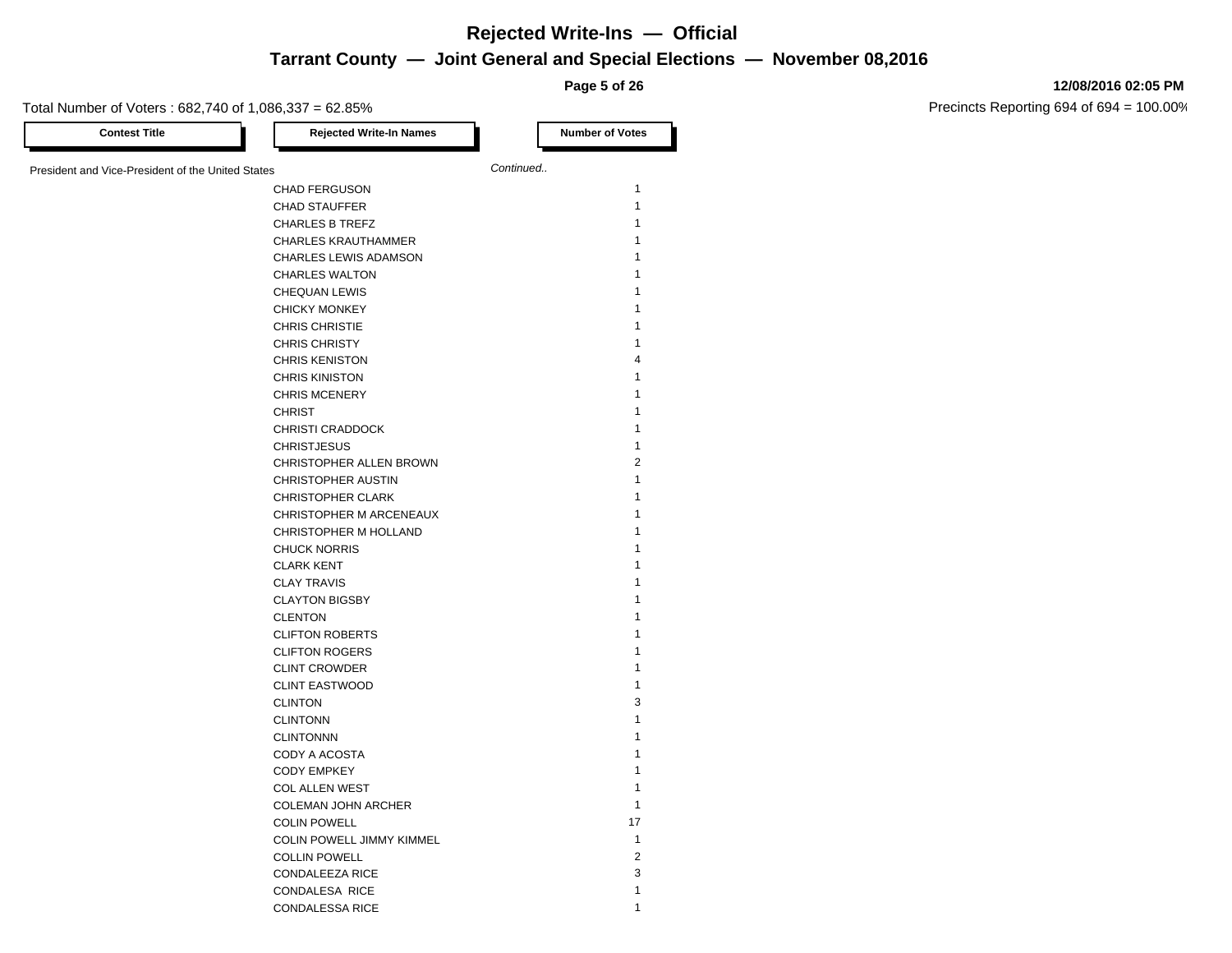**Page 6 of 26**

٦L,

-r

#### Total Number of Voters : 682,740 of 1,086,337 = 62.85%

┶┳

п

**12/08/2016 02:05 PM**

| <b>Contest Title</b>                              | <b>Rejected Write-In Names</b> |           | <b>Number of Votes</b> |
|---------------------------------------------------|--------------------------------|-----------|------------------------|
| President and Vice-President of the United States |                                | Continued |                        |
|                                                   | <b>CONDALICE RICE</b>          |           | $\mathbf{1}$           |
|                                                   | <b>CONDALISA RICE</b>          |           | $\mathbf{1}$           |
|                                                   | <b>CONDELEEZA RICE</b>         |           | 3                      |
|                                                   | <b>CONDELEZA RICE</b>          |           | $\mathbf{1}$           |
|                                                   | <b>CONDI RICE</b>              |           | $\mathbf{1}$           |
|                                                   | <b>CONDOLEEZA RICE</b>         |           | 3                      |
|                                                   | CONDOLEEZZA RICE               |           | 5                      |
|                                                   | CONGRESSMAN TREY GOWDY         |           | $\mathbf{1}$           |
|                                                   | <b>CONNER MCQUEEN</b>          |           | $\mathbf{1}$           |
|                                                   | COOPER THE DOG                 |           | 1                      |
|                                                   | <b>COREY ALBERT</b>            |           | $\mathbf{1}$           |
|                                                   | <b>COREY MCMULLEN</b>          |           | 1                      |
|                                                   | <b>COREY MCMULLIN</b>          |           | $\mathbf{1}$           |
|                                                   | <b>CORY DENT</b>               |           | 1                      |
|                                                   | <b>CORY JOHNSON</b>            |           | $\mathbf{1}$           |
|                                                   | <b>CRAIG DANIEL ROSS</b>       |           | 1                      |
|                                                   | <b>CRAIG GROSCHEL</b>          |           | $\mathbf{1}$           |
|                                                   | CRUZ                           |           | 6                      |
|                                                   | CRUZ TED                       |           | $\mathbf{1}$           |
|                                                   | <b>CRUZE</b>                   |           | 1                      |
|                                                   | <b>CSERDIS ANDERSON</b>        |           | $\mathbf{1}$           |
|                                                   | <b>CTHULU</b>                  |           | 1                      |
|                                                   | <b>CURTIS FAVOR</b>            |           | $\mathbf{1}$           |
|                                                   | D                              |           | $\overline{2}$         |
|                                                   | <b>DAFFY DUCK</b>              |           | $\mathbf{1}$           |
|                                                   | DAK PRESCOTT                   |           | 2                      |
|                                                   | DAL ANDERSON                   |           | $\mathbf{1}$           |
|                                                   | DALE MORRIS JR                 |           | $\mathbf{1}$           |
|                                                   | <b>DALLIN HOGGAN</b>           |           | 1                      |
|                                                   | <b>DAN GABLE</b>               |           | 1                      |
|                                                   | DAN GIDEON                     |           | $\mathbf{1}$           |
|                                                   | DANIEL E SMITH                 |           | 1                      |
|                                                   | <b>DANIEL GIDEON</b>           |           | 1                      |
|                                                   | DANIEL JORDAN PAYNE            |           | $\mathbf{1}$           |
|                                                   | DANIEL MORELOCK                |           | $\mathbf{1}$           |
|                                                   | DANOLD TRUMP                   |           | $\mathbf{1}$           |
|                                                   | DARREN KYM WALTERS YOUNG       |           | 1                      |
|                                                   | <b>DARTH VADER</b>             |           | $\overline{4}$         |
|                                                   | DARWIN CLARK                   |           | $\mathbf{1}$           |
|                                                   | DAVE PIZZEY                    |           | 1                      |
|                                                   | DAVE RAMSEY                    |           | $\mathbf{1}$           |
|                                                   | DAVID BOARMAN                  |           | 1                      |
|                                                   | DAVID BRENT PARR               |           | $\mathbf{1}$           |
|                                                   |                                |           |                        |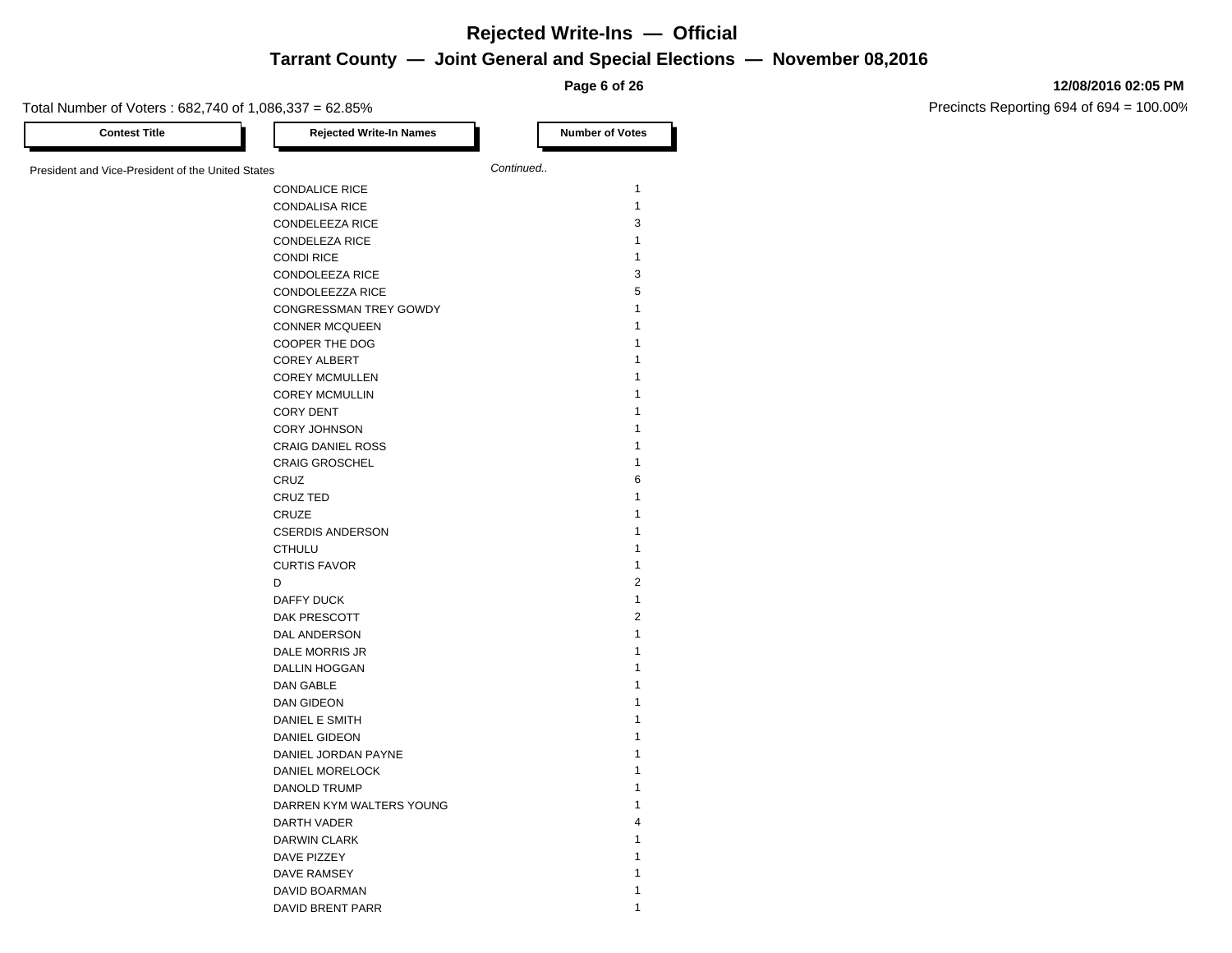**Page 7 of 26**

T.

-r

Total Number of Voters : 682,740 of 1,086,337 = 62.85%

г

| <b>Contest Title</b>                              | <b>Rejected Write-In Names</b>                    |           | <b>Number of Votes</b> |
|---------------------------------------------------|---------------------------------------------------|-----------|------------------------|
| President and Vice-President of the United States |                                                   | Continued |                        |
|                                                   | DAVID BROWN                                       |           | 3                      |
|                                                   | DAVID CASTLE                                      |           | $\mathbf{1}$           |
|                                                   | DAVID DEFALCO                                     |           | 1                      |
|                                                   | <b>DAVID FUENTES</b>                              |           | $\mathbf{1}$           |
|                                                   | <b>DAVID GUENTHER</b>                             |           | 1                      |
|                                                   | DAVID JAMES BROWN                                 |           | $\mathbf{1}$           |
|                                                   | <b>DAVID MEALS</b>                                |           | 1                      |
|                                                   | <b>DAVID MICKELSON</b>                            |           | $\mathbf{1}$           |
|                                                   | <b>DAVID MILLS</b>                                |           | 1                      |
|                                                   | DAVID MUDDGET                                     |           | $\mathbf{1}$           |
|                                                   | DAVID NEVILLS                                     |           | $\mathbf{1}$           |
|                                                   | <b>DAVID PALMER</b>                               |           | $\mathbf{1}$           |
|                                                   | <b>DAVID PETRAEUS</b>                             |           | $\mathbf{1}$           |
|                                                   | DAVID PETRAEUS PAUL RYAN                          |           | $\mathbf{1}$           |
|                                                   | DAVID ROBERT SCHLOTTMAN                           |           | $\mathbf{1}$           |
|                                                   | <b>DAVID SEATON</b>                               |           | $\overline{2}$         |
|                                                   | <b>DAVID SUTTON</b>                               |           | $\mathbf{1}$           |
|                                                   | <b>DAVID WHITFIELD</b>                            |           | 1                      |
|                                                   | DAVID WONG                                        |           | 1                      |
|                                                   | <b>DAVIS PITTS</b>                                |           | $\mathbf{1}$           |
|                                                   | DAWN DAVIES                                       |           | $\mathbf{1}$           |
|                                                   | <b>DCASUTL</b>                                    |           | 1                      |
|                                                   | <b>DEAN KRUSE</b>                                 |           | $\mathbf{1}$           |
|                                                   | <b>DEBBIE REICHELT</b>                            |           | $\mathbf{1}$           |
|                                                   | <b>DEEZ NUTS</b>                                  |           | 5                      |
|                                                   | DEEZ NUTZ                                         |           | 3                      |
|                                                   | DENNIS L PANKRATZ                                 |           | $\mathbf{1}$           |
|                                                   |                                                   |           | 1                      |
|                                                   | <b>DENNIS PAUL HARPER</b>                         |           | 1                      |
|                                                   | <b>DENNIS WALES</b>                               |           | $\mathbf{1}$           |
|                                                   | <b>DENNIS WILES</b>                               |           | $\mathbf{1}$           |
|                                                   | DERRALCRAIG                                       |           | $\mathbf{1}$           |
|                                                   | <b>DESIGNATED SURVIVOR</b><br><b>DICK GREGORY</b> |           | $\overline{2}$         |
|                                                   |                                                   |           | $\mathbf{1}$           |
|                                                   | <b>DILBERT</b>                                    |           |                        |
|                                                   | DO OVER                                           |           | 1<br>$\mathbf{1}$      |
|                                                   | DON WILLETT                                       |           |                        |
|                                                   | DONAL J TRUMP MIKE PENCE                          |           | 1                      |
|                                                   | <b>DONALD</b>                                     |           | $\mathbf{1}$           |
|                                                   | DONALD DUCK                                       |           | $\mathbf{1}$           |
|                                                   | DONALD J TRUMP                                    |           | 3                      |
|                                                   | DONALD MANDEL                                     |           | $\mathbf{1}$           |
|                                                   | DONALD NANCE                                      |           | 1                      |
|                                                   | DONALD R HOWARD                                   |           | $\mathbf{1}$           |

#### **12/08/2016 02:05 PM**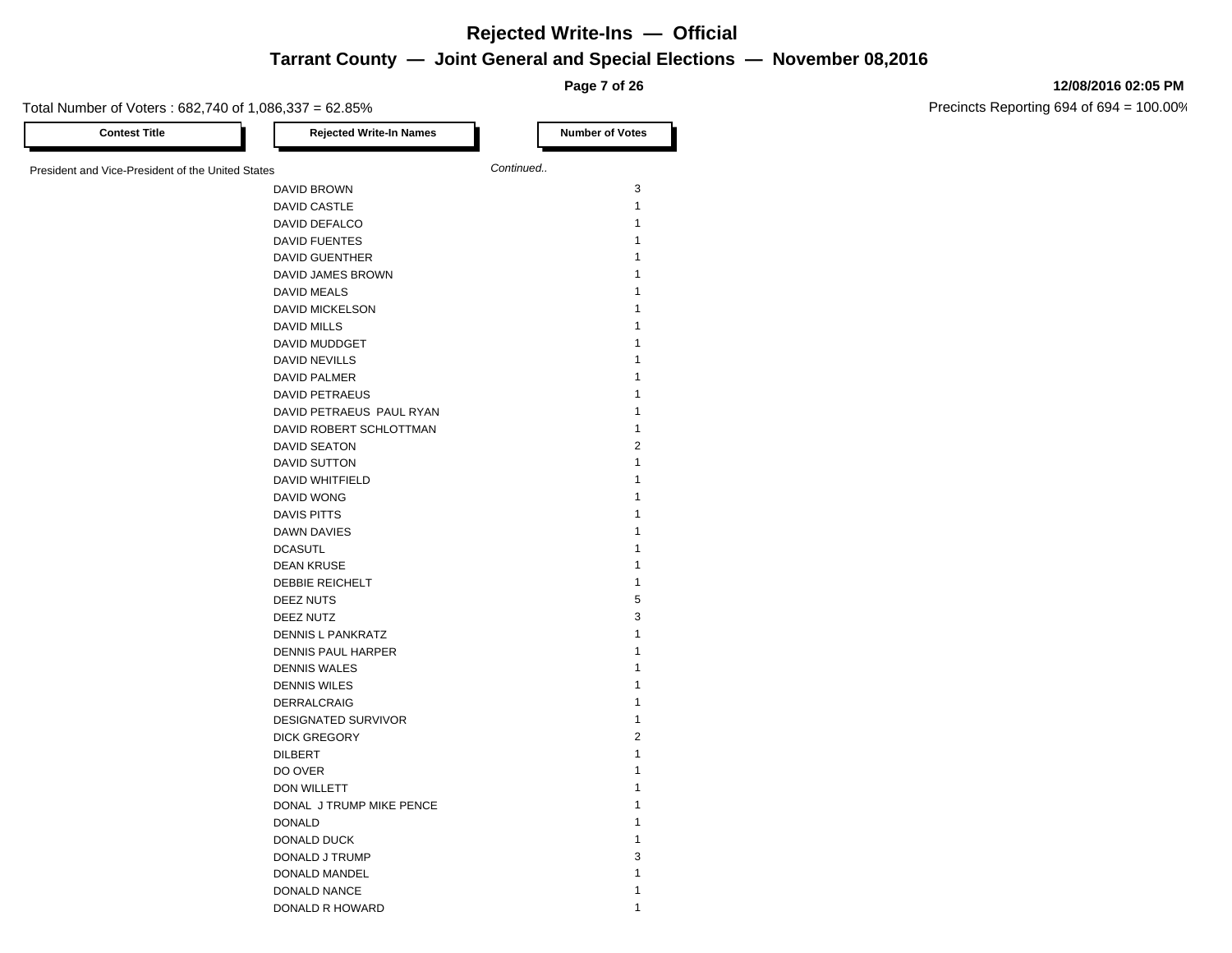**Page 8 of 26**

Total Number of Voters : 682,740 of 1,086,337 = 62.85%

| <b>Contest Title</b>                              | <b>Rejected Write-In Names</b> |           | <b>Number of Votes</b> |
|---------------------------------------------------|--------------------------------|-----------|------------------------|
| President and Vice-President of the United States |                                | Continued |                        |
|                                                   | DONALD TRUMP                   |           | 6                      |
|                                                   | DONALD WAYNE ANDERSON          |           | $\mathbf{1}$           |
|                                                   | DONALDTRUMPPP                  |           | 1                      |
|                                                   | DONLD TROUP                    |           | 1                      |
|                                                   | DONNA MCGAUGHEY                |           | 1                      |
|                                                   | DR BEN CARSON                  |           | $\mathbf{1}$           |
|                                                   | DR BEN CARSON                  |           | $\overline{2}$         |
|                                                   | DR BENJAMIN CARSON             |           | $\mathbf{1}$           |
|                                                   | DR BENJAMIN S CARSON           |           | $\overline{2}$         |
|                                                   | DR NICHOLAUS MIZE              |           | $\mathbf{1}$           |
|                                                   | DREZDEN SCHOCK                 |           | 1                      |
|                                                   | DUANE JOHNSON                  |           | $\mathbf{1}$           |
|                                                   | DWAYNE JOHNSON                 |           | $\overline{2}$         |
|                                                   | DWAYNE THE ROCK JOHNSON        |           | 1                      |
|                                                   | <b>EARL PARKS</b>              |           | 1                      |
|                                                   | ED MCMILLIAN                   |           | 1                      |
|                                                   | <b>ED MCMILLIN</b>             |           | 1                      |
|                                                   | ED MCMULLEN                    |           | 1                      |
|                                                   | ED MCMULLIN                    |           | $\overline{2}$         |
|                                                   | EDDIE MCNEAL                   |           | $\mathbf{1}$           |
|                                                   | EDDIE VEDDER                   |           | 1                      |
|                                                   | <b>EDFOLSOM</b>                |           | 1                      |
|                                                   | <b>EDMCMULLEN</b>              |           | 1                      |
|                                                   | EDWARD R JONES                 |           | 1                      |
|                                                   | EDWARD JAMES OLMOS             |           | 1                      |
|                                                   | <b>EDWARD MCMULLIN</b>         |           | 1                      |
|                                                   | <b>EDWARD SNOWDEN</b>          |           | $\overline{2}$         |
|                                                   | <b>EDWIN MCMULLIN</b>          |           | 2                      |
|                                                   | EILEEN FUGINA                  |           | 1                      |
|                                                   | <b>EINSTEIN</b>                |           | 1                      |
|                                                   | <b>ELECTION REFORM</b>         |           | 1                      |
|                                                   | ELIZABETH A M HOWARD           |           | 1                      |
|                                                   | ELIZABETH BRANCH               |           | 1                      |
|                                                   | ELIZABETH HARTMAN              |           | 1                      |
|                                                   | ELIZABETH NICHOLSON            |           | 1                      |
|                                                   | ELIZABETH WARREN               |           | 4                      |
|                                                   | ELLEN DEGENERES                |           | 1                      |
|                                                   | ELLIOT GOLDMAN                 |           | 1                      |
|                                                   | <b>ELLIOT GAIZER</b>           |           | $\mathbf{1}$           |
|                                                   | <b>ELLIOT GOLDMAN</b>          |           | $\overline{2}$         |
|                                                   | ELLIOT GOLDMAN PRESIDENT       |           | 1                      |
|                                                   | <b>ELON MUSK</b>               |           | 1                      |
|                                                   | <b>ELVIN JONES</b>             |           | 1                      |
|                                                   |                                |           |                        |

#### **12/08/2016 02:05 PM**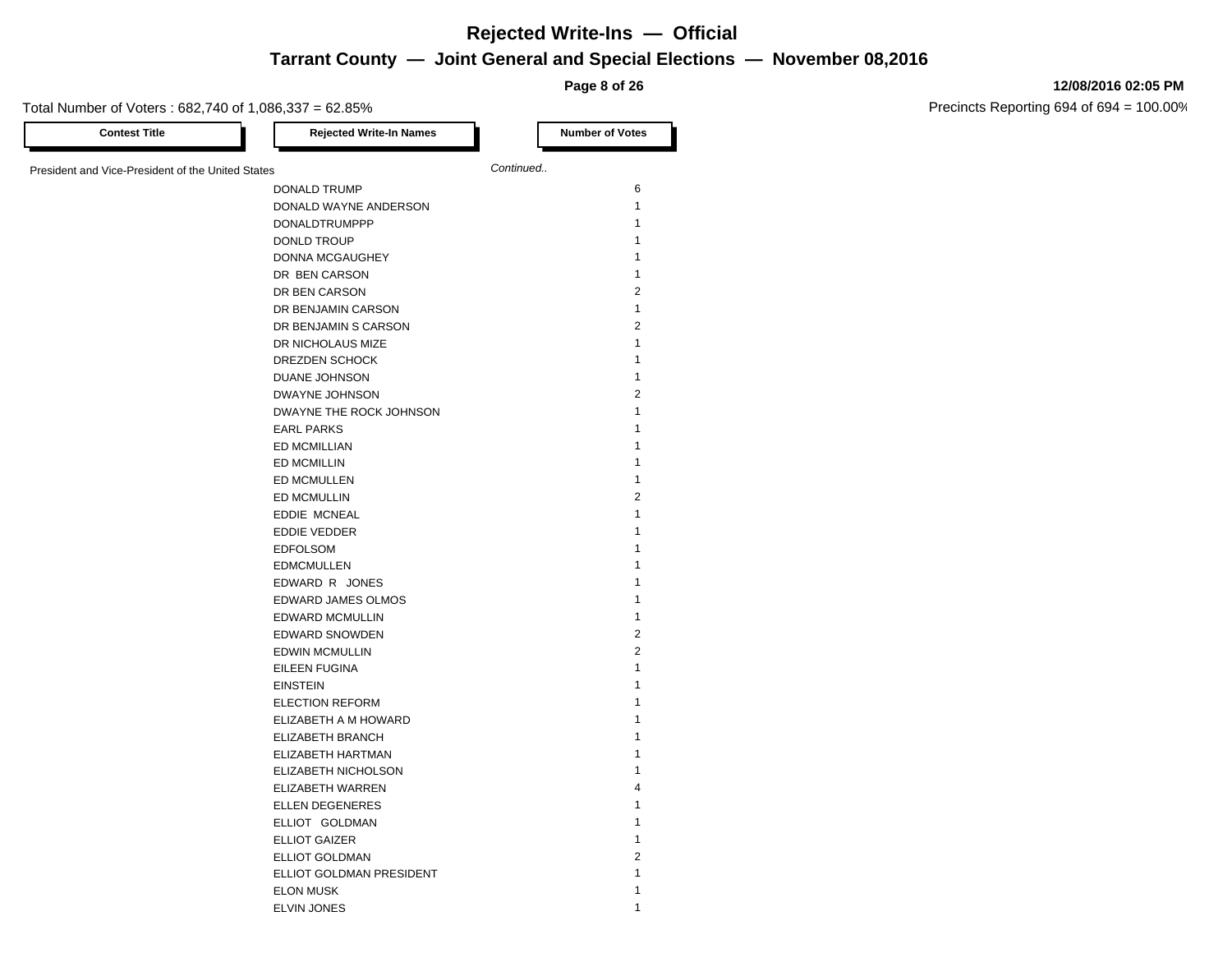**Page 9 of 26**

#### Total Number of Voters : 682,740 of 1,086,337 = 62.85%

**12/08/2016 02:05 PM**

| <b>Contest Title</b>                              | <b>Rejected Write-In Names</b>                       |           | <b>Number of Votes</b>         |
|---------------------------------------------------|------------------------------------------------------|-----------|--------------------------------|
| President and Vice-President of the United States |                                                      | Continued |                                |
|                                                   | EMILY ELIZABETH SHOCKLEY                             |           | $\mathbf{1}$                   |
|                                                   | <b>EMILY FERRER</b>                                  |           | $\mathbf{1}$                   |
|                                                   | <b>EMMA WEATHERFORD</b>                              |           | $\mathbf{1}$                   |
|                                                   | <b>EMSLIE ROBERTS</b>                                |           | $\mathbf{1}$                   |
|                                                   | <b>ERIC MCMULLIN</b>                                 |           | $\mathbf{1}$                   |
|                                                   | ERIC B                                               |           | $\mathbf{1}$                   |
|                                                   | <b>ERIC HILL</b>                                     |           | $\mathbf{1}$                   |
|                                                   | <b>ERIC MCMULLIN</b>                                 |           | 8                              |
|                                                   | <b>ERIC MCMULLINS</b>                                |           | $\mathbf{1}$                   |
|                                                   | <b>ERIN MCMILLIN</b>                                 |           | $\mathbf{1}$                   |
|                                                   | <b>ERIN SPEARS</b>                                   |           | 1                              |
|                                                   | <b>ERNIE HOLLAND</b>                                 |           | $\mathbf{1}$                   |
|                                                   | ETHAN AND MOLLY                                      |           | $\mathbf{1}$                   |
|                                                   | <b>ETHAN MCMULLEN</b>                                |           | $\mathbf{1}$                   |
|                                                   | ETHAN MCMULLIN                                       |           | $\mathbf{1}$                   |
|                                                   | <b>EVAN MCALLEN</b>                                  |           | $\mathbf{1}$                   |
|                                                   | EVAN MCCLENNAN                                       |           | $\mathbf{1}$                   |
|                                                   | <b>EVAN MCCLOUGH</b>                                 |           | $\mathbf{1}$                   |
|                                                   | EVAN MCMILLIN MINDY FIN                              |           | $\mathbf{1}$                   |
|                                                   | EVAN MCMULLAN MINDY FINN                             |           | $\mathbf{1}$                   |
|                                                   | EVAN MCMULLIN MIKE PENCE                             |           | 2                              |
|                                                   |                                                      |           | 12                             |
|                                                   | EVAN MCMULLIN MINDY FINN<br>EVAN MCMULLIN AND M FINN |           | $\mathbf{1}$                   |
|                                                   |                                                      |           | 2                              |
|                                                   | EVAN MCMULLIN AND MINDY F                            |           | $\mathbf{1}$                   |
|                                                   | EVAN MCMULLIN AND MINDY N                            |           | $\mathbf{1}$                   |
|                                                   | EVAN MCMULLIN MIKE PENCE                             |           |                                |
|                                                   | EVAN MCMULLIN MINDY FINN                             |           | 30<br>$\mathbf{1}$             |
|                                                   | <b>EVAN MULLIGAN</b>                                 |           |                                |
|                                                   | <b>EVANS</b>                                         |           | $\overline{2}$<br>$\mathbf{1}$ |
|                                                   | <b>EZEKIEL</b>                                       |           |                                |
|                                                   | <b>FABIAN GOMEZ</b>                                  |           | $\mathbf{1}$                   |
|                                                   | <b>FDR</b>                                           |           | $\mathbf{1}$                   |
|                                                   | <b>FELIX BUCEK</b>                                   |           | $\mathbf{1}$                   |
|                                                   | <b>FOAMY THE SQUIRREL</b>                            |           | $\mathbf{1}$                   |
|                                                   | <b>FRANCISCO</b>                                     |           | $\mathbf{1}$                   |
|                                                   | <b>FRANK BAUSEMER</b>                                |           | $\mathbf{1}$                   |
|                                                   | <b>FRANK BRAGG</b>                                   |           | $\mathbf{1}$                   |
|                                                   | <b>FRANK DALE</b>                                    |           | $\mathbf{1}$                   |
|                                                   | <b>FRANK ZAPPA</b>                                   |           | $\overline{2}$                 |
|                                                   | <b>FRANKIE GASCA JR</b>                              |           | $\mathbf{1}$                   |
|                                                   | <b>FRANKLIN GRAHAM</b>                               |           | 3                              |
|                                                   | <b>FREDDY FREEMAN</b>                                |           | $\mathbf{1}$                   |
|                                                   | <b>FREEDOM</b>                                       |           | $\mathbf{1}$                   |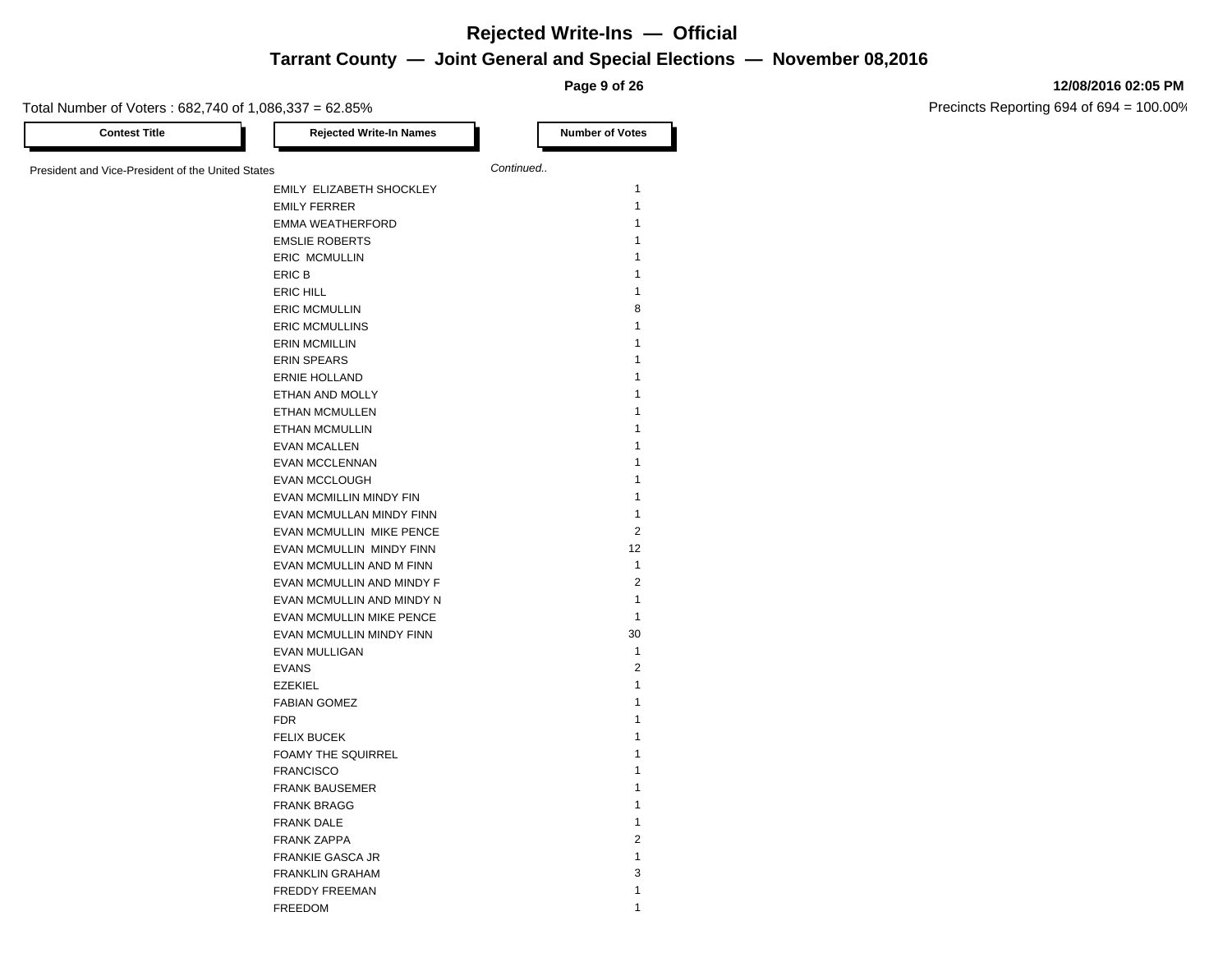**Page 10 of 26**

#### Total Number of Voters : 682,740 of 1,086,337 = 62.85%

**12/08/2016 02:05 PM**

| <b>Contest Title</b>                              | <b>Rejected Write-In Names</b>               | <b>Number of Votes</b>  |
|---------------------------------------------------|----------------------------------------------|-------------------------|
| President and Vice-President of the United States |                                              | Continued               |
|                                                   | <b>GAINES PITTENGER</b>                      | $\mathbf{1}$            |
|                                                   | <b>GANNON</b>                                | $\mathbf{1}$            |
|                                                   | <b>GARRETT DOBBS</b>                         | 1                       |
|                                                   | GARY                                         | 1                       |
|                                                   | <b>GARY BUSY</b>                             | 1                       |
|                                                   | <b>GARY JOHNSON</b>                          | 1                       |
|                                                   | <b>GARY JONES</b>                            | 1                       |
|                                                   | <b>GARY MCMULLAN</b>                         | 1                       |
|                                                   | <b>GARY MCMULLIN</b>                         | 1                       |
|                                                   | <b>GARY ROCK</b>                             | 1                       |
|                                                   | GARY WAYNE BALCH                             | 1                       |
|                                                   | GAVINBURRELL                                 | 1                       |
|                                                   | <b>GAYLE LAMBRECHT</b>                       | 1                       |
|                                                   | <b>GEN JAMES MATTIS</b>                      | 1                       |
|                                                   | <b>GENERAL JAMES MATTIS</b>                  | 1                       |
|                                                   | <b>GEOFFREY OGBOGU II</b>                    | 1                       |
|                                                   | <b>GEORGE ARTHUR PENRY</b>                   | 1                       |
|                                                   | <b>GEORGE BUSH</b>                           | $\overline{2}$          |
|                                                   | <b>GEORGE H BUSH</b>                         | $\mathbf{1}$            |
|                                                   | <b>GEORGE P BUSH</b>                         | $\overline{2}$          |
|                                                   | <b>GEORGE STRAIT</b>                         | $\mathbf{1}$            |
|                                                   | <b>GEORGE W BUSH</b>                         | $\overline{\mathbf{c}}$ |
|                                                   | <b>GEORGE WASHINGTON</b>                     | $\overline{2}$          |
|                                                   | <b>GERALD H WALKER</b>                       | $\mathbf{1}$            |
|                                                   |                                              | $\overline{\mathbf{c}}$ |
|                                                   | <b>GERALD KERN</b>                           | $\mathbf{1}$            |
|                                                   | <b>GERYJOHNSON</b><br><b>GLADYS HUPF</b>     | 1                       |
|                                                   |                                              | $\mathbf{1}$            |
|                                                   | <b>GLENN DANZIG</b><br><b>GLORIA LA RIVA</b> | $\overline{2}$          |
|                                                   | <b>GOD</b>                                   | 10                      |
|                                                   | <b>GOD ALMIGHTY</b>                          | $\mathbf{1}$            |
|                                                   | <b>GOD HELP</b>                              | $\mathbf{1}$            |
|                                                   | <b>GOD HELP US</b>                           | 1                       |
|                                                   | GODS SELECTION                               | 1                       |
|                                                   | <b>GOKU</b>                                  | $\mathbf{1}$            |
|                                                   | <b>GOOFY</b>                                 | 1                       |
|                                                   |                                              | 3                       |
|                                                   | <b>GOV JOHN KASICH</b>                       | 1                       |
|                                                   | <b>GOVENOR CHRISTY</b>                       | 1                       |
|                                                   | GOVERNOR RICHARD SCOTT                       | 1                       |
|                                                   | <b>GRAEME K E BAYLESS</b>                    | 1                       |
|                                                   | <b>GREG ABBOTT</b>                           | 1                       |
|                                                   | <b>GREG GAYDEN</b>                           |                         |
|                                                   | <b>GREG GRAHAM</b>                           | $\mathbf{1}$            |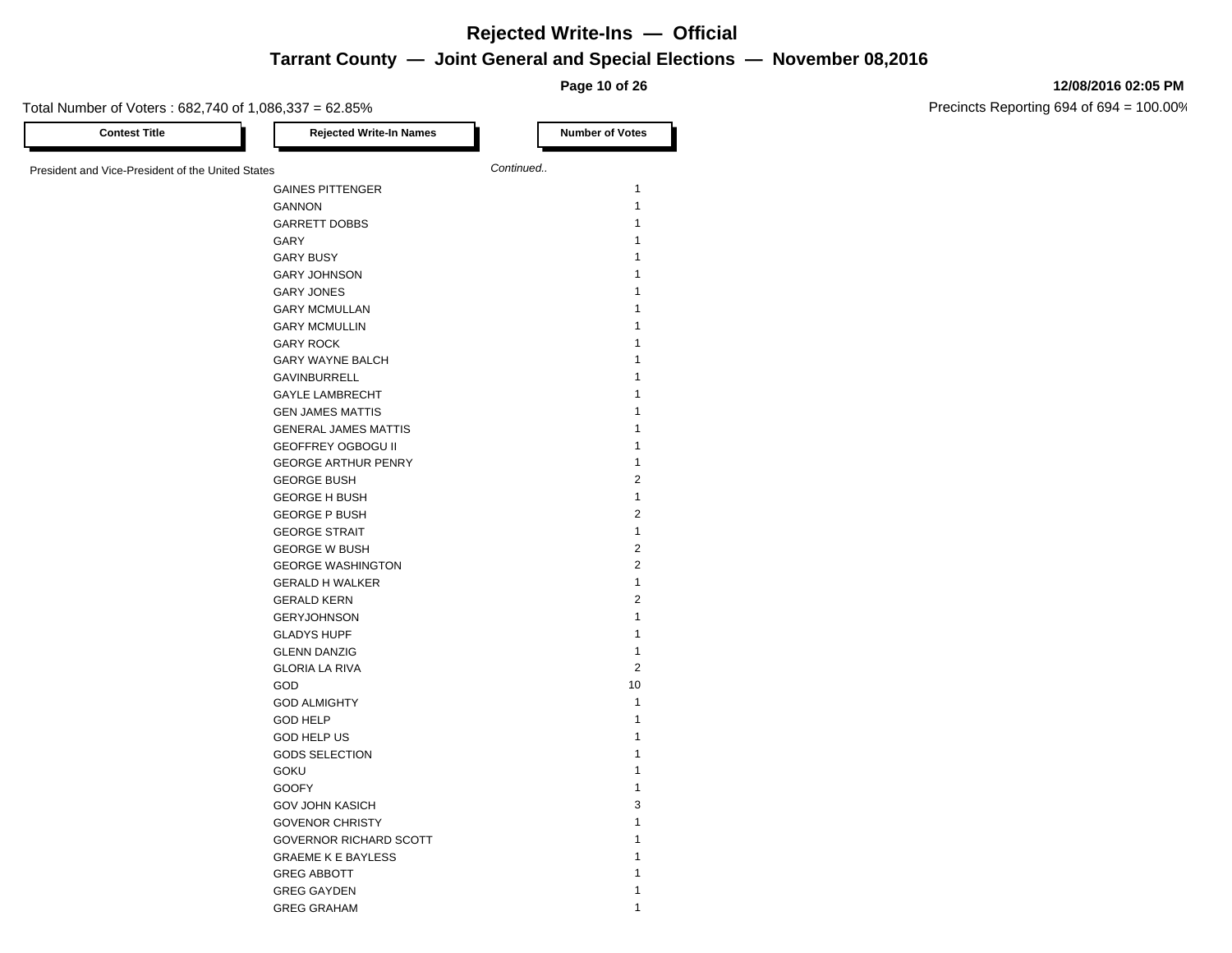**Page 11 of 26**

#### **12/08/2016 02:05 PM**

| <b>Contest Title</b>                              | <b>Rejected Write-In Names</b> | <b>Number of Votes</b> |
|---------------------------------------------------|--------------------------------|------------------------|
| President and Vice-President of the United States |                                | Continued              |
|                                                   | <b>GREG HABEEB</b>             | $\mathbf{1}$           |
|                                                   | <b>GREG JOHNSON</b>            | 1                      |
|                                                   | <b>GREG LANIER</b>             | 1                      |
|                                                   | <b>GUMBO SCHNEIDER</b>         | 1                      |
|                                                   | <b>GUY HOLLINGSWORTH</b>       | 1                      |
|                                                   | H                              | 1                      |
|                                                   | H CLINTON MIKE PENCE           | 1                      |
|                                                   | <b>HAL WASSON</b>              | 1                      |
|                                                   | <b>HANK REAVES</b>             | 1                      |
|                                                   |                                | 5                      |
|                                                   | HARAMBE                        |                        |
|                                                   | <b>HAYDEN LITTLEFIELD</b>      | 1<br>1                 |
|                                                   | <b>HEATH HART</b>              | 1                      |
|                                                   | <b>HEIDI REED</b>              |                        |
|                                                   | <b>HEIRESS HARRIS</b>          | 1                      |
|                                                   | <b>HELARY CLENTON</b>          | 1                      |
|                                                   | <b>HELPUSALL</b>               | 1                      |
|                                                   | <b>HERMAN CAIN</b>             | 1                      |
|                                                   | HERMAN THE CAT                 | 1                      |
|                                                   | <b>HILARI CLINTON</b>          | 1                      |
|                                                   | HILARY                         | 1                      |
|                                                   | <b>HILARY CLINTON</b>          | 1                      |
|                                                   | <b>HILARY CLINT</b>            | 1                      |
|                                                   | <b>HILARY CLINTON</b>          | 9                      |
|                                                   | <b>HILARYCLINTON</b>           | 1                      |
|                                                   | <b>HILARYCLINTONW</b>          | 1                      |
|                                                   | <b>HILIRY</b>                  | 1                      |
|                                                   | <b>HILLAR</b>                  | 1                      |
|                                                   | <b>HILLARICLINTON</b>          | 1                      |
|                                                   | HILLARY                        | 8                      |
|                                                   | HILLARY C PERDUE               | $\mathbf{1}$           |
|                                                   | <b>HILLARY CLINTON</b>         | 16                     |
|                                                   | <b>HILLARYCLINTON</b>          | $\mathbf{1}$           |
|                                                   | <b>HILLERY CLINTON</b>         | $\overline{c}$         |
|                                                   | <b>HILLIY</b>                  | 1                      |
|                                                   | <b>HILRAY CLINTON</b>          | 1                      |
|                                                   | HINGLE MCCRINGLEBERRY          | 1                      |
|                                                   | <b>HIRALLY CLIMPTOM</b>        | 1                      |
|                                                   | <b>HOWARD DEAN</b>             | 1                      |
|                                                   | HUCKABEE AND PENCE             | 1                      |
|                                                   | HUGH G RECTION                 | 1                      |
|                                                   | <b>HUGH MUNGUS</b>             |                        |
|                                                   | <b>HUMANITY PARTY</b>          | 1                      |
|                                                   | I ABSTAIN NONE ACCEPTABLE      | 1                      |
|                                                   |                                |                        |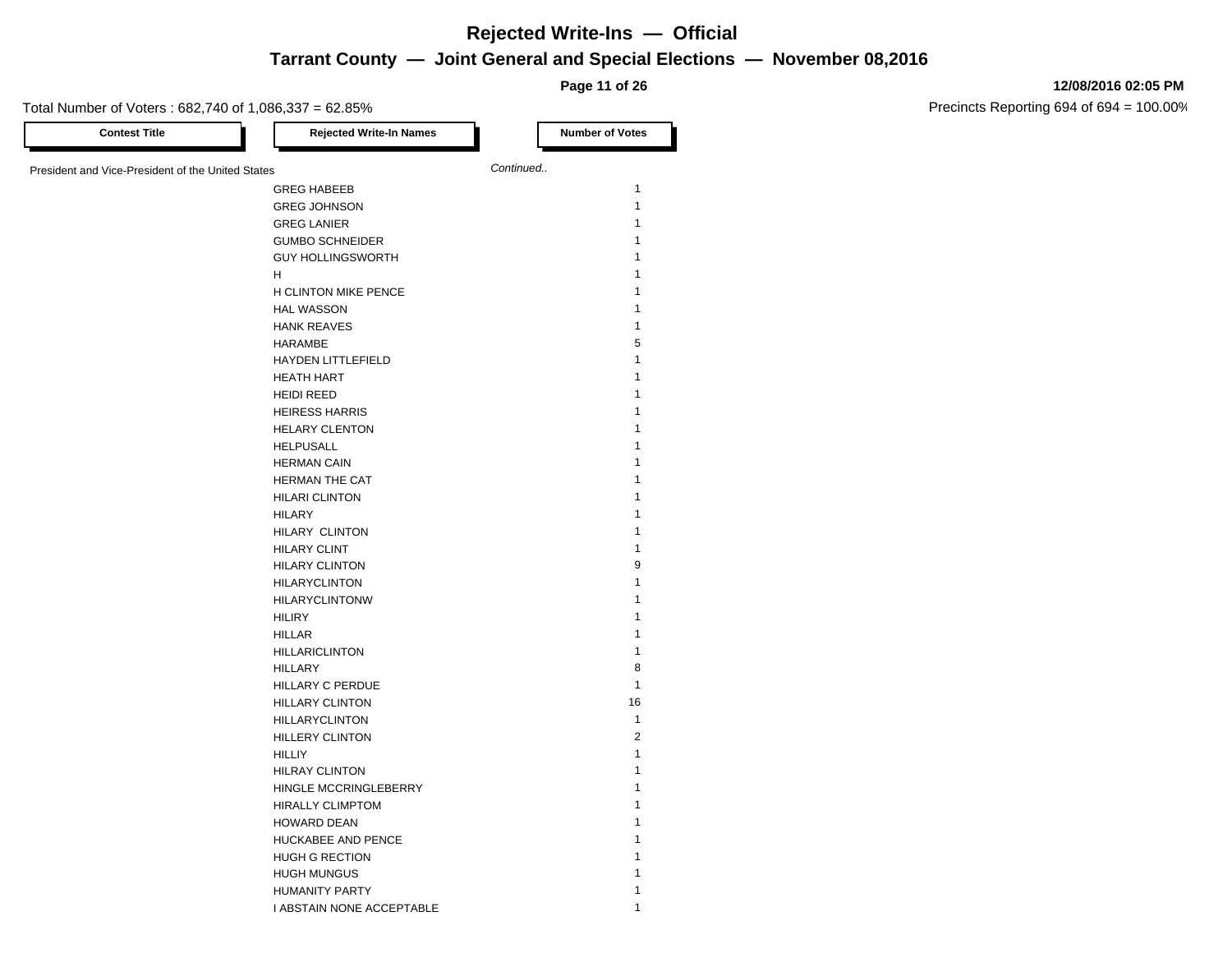**Page 12 of 26**

#### Total Number of Voters : 682,740 of 1,086,337 = 62.85%

**12/08/2016 02:05 PM**

| <b>Contest Title</b>                              | <b>Rejected Write-In Names</b> |           | <b>Number of Votes</b> |
|---------------------------------------------------|--------------------------------|-----------|------------------------|
| President and Vice-President of the United States |                                | Continued |                        |
|                                                   | <b>IAN MCMILLAN</b>            |           | $\mathbf{1}$           |
|                                                   | <b>IBM WATSON</b>              |           | $\mathbf{1}$           |
|                                                   | <b>IMAM MEHDI AS</b>           |           | $\mathbf{1}$           |
|                                                   | <b>ISABELLA GIRALDO</b>        |           | $\mathbf{1}$           |
|                                                   |                                |           | $\mathbf{1}$           |
|                                                   | <b>JACE GASTON</b>             |           | $\mathbf{1}$           |
|                                                   | <b>JACK FARAGHER</b>           |           |                        |
|                                                   | JACK SKELLINGTON SALLY         |           | 1                      |
|                                                   | JACQUELINE TRUSSELL            |           | $\mathbf{1}$           |
|                                                   | JACQUES DANDRIDGE JR           |           | $\mathbf{1}$           |
|                                                   | <b>JAMES A MATTIS</b>          |           | $\mathbf{1}$           |
|                                                   | <b>JAMES COMEY</b>             |           | 1                      |
|                                                   | <b>JAMES DEMBICKI</b>          |           | $\mathbf{1}$           |
|                                                   | <b>JAMES EARL CARTER</b>       |           | $\mathbf{1}$           |
|                                                   | <b>JAMES HUGHES</b>            |           | $\mathbf{1}$           |
|                                                   | <b>JAMES KUNSTLER</b>          |           | $\mathbf{1}$           |
|                                                   | <b>JAMES LANKFORD</b>          |           | $\mathbf{1}$           |
|                                                   | <b>JAMES MATTIS</b>            |           | $\overline{2}$         |
|                                                   | <b>JAMES MATTIS USMC RET</b>   |           | $\mathbf{1}$           |
|                                                   | <b>JAMES O WILLIAMS</b>        |           | $\mathbf{1}$           |
|                                                   | <b>JAMES PALMER</b>            |           | $\mathbf{1}$           |
|                                                   | <b>JAMES ROOKER III</b>        |           | $\mathbf{1}$           |
|                                                   | <b>JAMIE ELMORE</b>            |           | $\mathbf{1}$           |
|                                                   | JANET CARSON                   |           | $\mathbf{1}$           |
|                                                   | <b>JASON M HEWITT</b>          |           | $\mathbf{1}$           |
|                                                   | JASON RANDALL SMITH            |           | $\mathbf{1}$           |
|                                                   | <b>JASON REISINGER</b>         |           | $\mathbf{1}$           |
|                                                   | <b>JAY PEREZ</b>               |           | $\mathbf{1}$           |
|                                                   | <b>JBUSH</b>                   |           | $\mathbf{1}$           |
|                                                   | <b>JC WATTS</b>                |           | $\mathbf{1}$           |
|                                                   | JEARETH SHEARIN                |           | $\mathbf{1}$           |
|                                                   | JEB BUSH                       |           | $\mathbf{1}$           |
|                                                   | <b>JEB BUSH</b>                |           | 72                     |
|                                                   | JEB BUSH MIKE PENCE            |           | $\mathbf{2}$           |
|                                                   | <b>JEBB BUSH</b>               |           | $\mathbf{1}$           |
|                                                   | <b>JEBBUSH</b>                 |           | $\mathbf{1}$           |
|                                                   | <b>JED BUSH</b>                |           | $\mathbf{1}$           |
|                                                   | JEFFERY J JIONGO               |           | $\mathbf{1}$           |
|                                                   | <b>JEHOVAH</b>                 |           | $\mathbf{1}$           |
|                                                   |                                |           | $\mathbf{1}$           |
|                                                   | <b>JENNY COWAN</b>             |           |                        |
|                                                   | JEROME CAMPBELL                |           | $\mathbf{1}$           |
|                                                   | <b>JERRY JONES</b>             |           | $\mathbf{1}$           |
|                                                   | <b>JERRY SUITER</b>            |           | 1                      |
|                                                   | <b>JESSE DEAN HARRELL</b>      |           | $\mathbf{1}$           |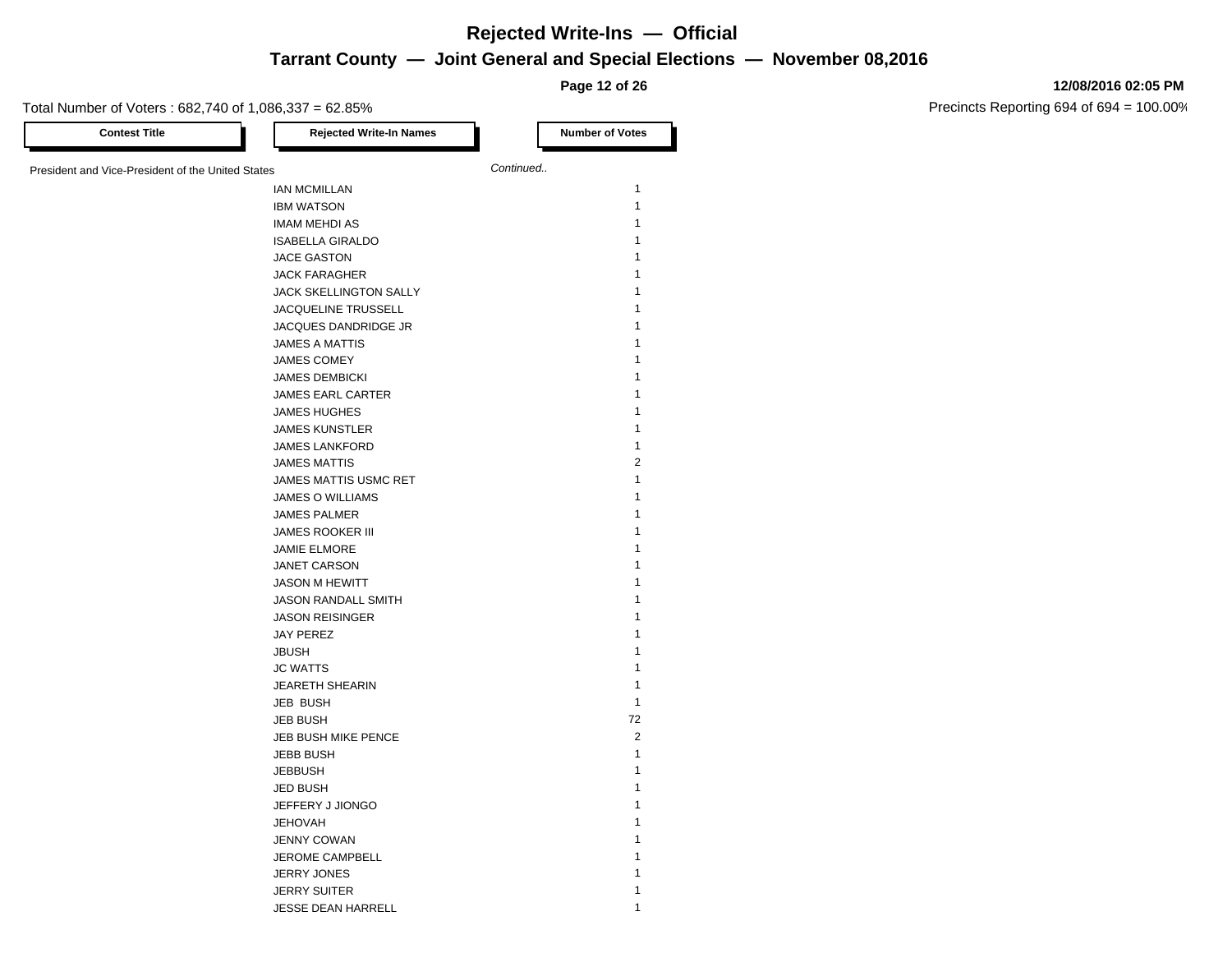**Page 13 of 26**

#### **12/08/2016 02:05 PM**

| <b>Contest Title</b>                              | <b>Rejected Write-In Names</b> | <b>Number of Votes</b>  |
|---------------------------------------------------|--------------------------------|-------------------------|
| President and Vice-President of the United States |                                | Continued               |
|                                                   | <b>JESUS</b>                   | 38                      |
|                                                   | <b>JESUS CHRIST</b>            | $\mathbf{1}$            |
|                                                   | <b>JESUS CHRIST</b>            | 41                      |
|                                                   | JESUS CHRIST HOLY SPIRIT       | $\mathbf{1}$            |
|                                                   | <b>JESUS CHRIST MY KING</b>    | 1                       |
|                                                   | JESUS CHRIST OF NAZARETH       | 1                       |
|                                                   | <b>JESUS THE CHRIST</b>        | 4                       |
|                                                   | <b>JIM AMAN</b>                | 1                       |
|                                                   | <b>JIM HACKNEY BROCK PAULK</b> | 1                       |
|                                                   | <b>JIM MAYSURK</b>             | 1                       |
|                                                   | <b>JIM WEBB</b>                | 1                       |
|                                                   | <b>JIMMY BUFFETT</b>           | 1                       |
|                                                   | <b>JIMMY KIMMEL</b>            | 1                       |
|                                                   | <b>JIMMY LUCAS</b>             | 1                       |
|                                                   | <b>JIMMY SEIBERT</b>           | 1                       |
|                                                   | <b>JOCKO WILKINS</b>           | 1                       |
|                                                   |                                | 1                       |
|                                                   | <b>JODEY ARRINGTON</b>         | 10                      |
|                                                   | <b>JOE BIDEN</b>               | 1                       |
|                                                   | <b>JOE EXOTIC</b>              |                         |
|                                                   | JOE F TEAKELL                  | 1<br>1                  |
|                                                   | <b>JOE KASICH</b>              |                         |
|                                                   | <b>JOE MADDON</b>              | 1                       |
|                                                   | <b>JOE ROGAN</b>               | 1                       |
|                                                   | <b>JOE WALCH</b>               | 1                       |
|                                                   | <b>JOEL</b>                    | 1                       |
|                                                   | <b>JOEL BEUS</b>               | 1                       |
|                                                   | <b>JOEL MEDINA</b>             | $\overline{\mathbf{c}}$ |
|                                                   | <b>JOHN MCKAIN</b>             | 1                       |
|                                                   | JOHN MCKAY                     | 1                       |
|                                                   | <b>JOHN BOEHNER</b>            | 1                       |
|                                                   | <b>JOHN CASICH</b>             | 1                       |
|                                                   | <b>JOHN CASIK</b>              | 1                       |
|                                                   | <b>JOHN CASSIK</b>             | 1                       |
|                                                   | <b>JOHN DARWIN</b>             | 1                       |
|                                                   | JOHN DAVIS WRIGHT              | 1                       |
|                                                   | JOHN DOE                       | 1                       |
|                                                   | JOHN ELLIS BUSH JEB            | 1                       |
|                                                   | JOHN FITZGERALD JOHNSON        |                         |
|                                                   | <b>JOHN GARRETT</b>            | 1                       |
|                                                   | JOHN JAY JUSTIN LESTER         | 1                       |
|                                                   | <b>JOHN KACICH</b>             |                         |
|                                                   | <b>JOHN KACSICK</b>            | 1                       |
|                                                   | <b>JOHN KAISCH</b>             | 8                       |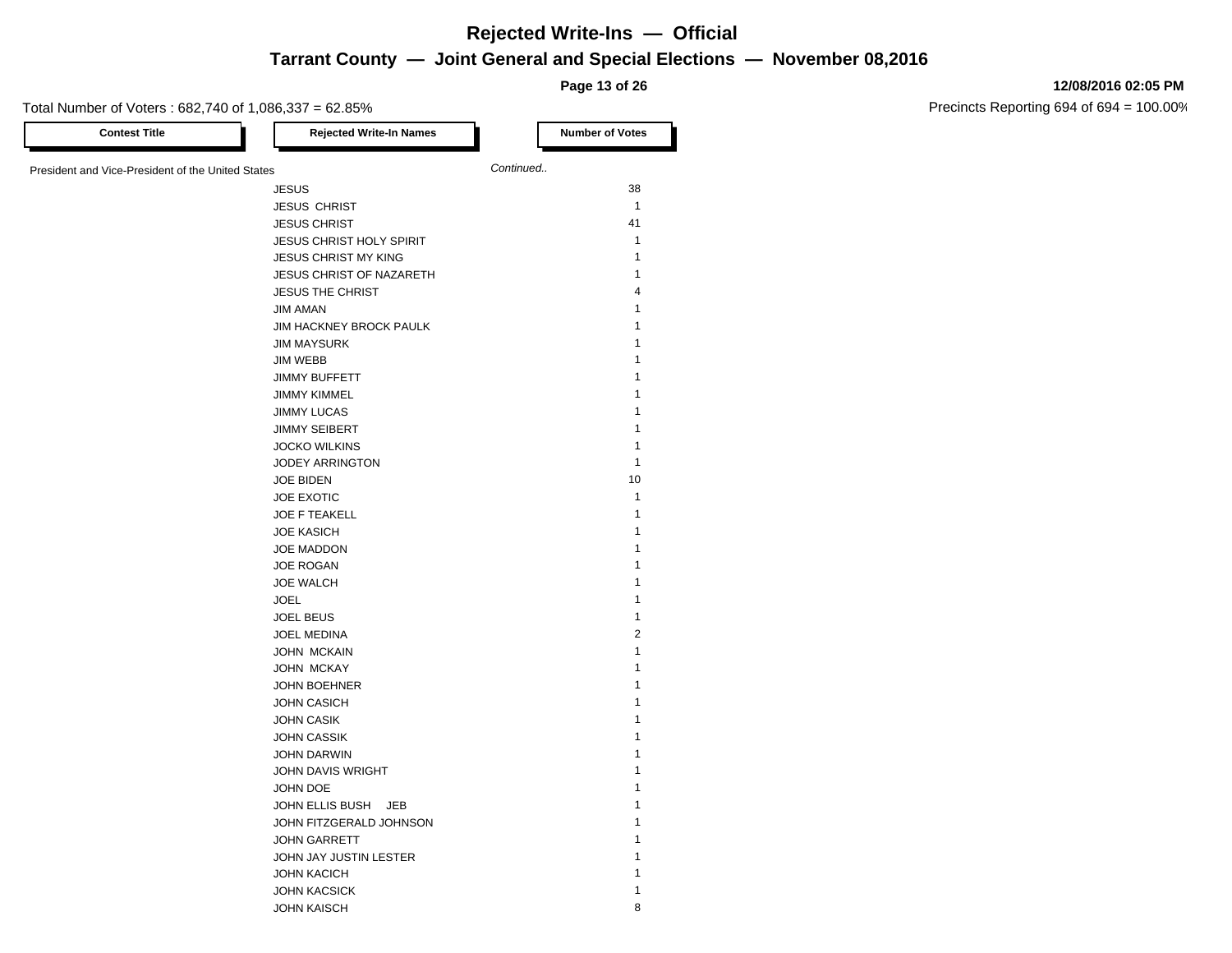**Page 14 of 26**

#### **12/08/2016 02:05 PM**

| <b>Contest Title</b>                              | <b>Rejected Write-In Names</b> | <b>Number of Votes</b> |
|---------------------------------------------------|--------------------------------|------------------------|
| President and Vice-President of the United States |                                | Continued              |
|                                                   | <b>JOHN KAISIC</b>             | 1                      |
|                                                   | <b>JOHN KAISICH</b>            | 1                      |
|                                                   |                                | 1                      |
|                                                   | <b>JOHN KAISK</b>              | 2                      |
|                                                   | <b>JOHN KASHIC</b>             |                        |
|                                                   | <b>JOHN KASIC</b>              | 3                      |
|                                                   | <b>JOHN KASICH</b>             | 217                    |
|                                                   | <b>JOHN KASICK</b>             | 12                     |
|                                                   | <b>JOHN KASIK</b>              | 1                      |
|                                                   | <b>JOHN KASSICH</b>            | 2                      |
|                                                   | <b>JOHN KELLER</b>             | $\overline{2}$         |
|                                                   | <b>JOHN KERRY</b>              | 2                      |
|                                                   | <b>JOHN LATHAM</b>             | 1                      |
|                                                   | JOHN MC CAIN                   | 2                      |
|                                                   | <b>JOHN MCAFEE</b>             | 1                      |
|                                                   | <b>JOHN MCAIN</b>              | 8                      |
|                                                   | <b>JOHN MCANN</b>              | 1                      |
|                                                   | <b>JOHN MCCAIN</b>             | 52                     |
|                                                   | JOHN MCCAIN NIKKI HALEY        | 1                      |
|                                                   | <b>JOHN MCCAINN</b>            | 1                      |
|                                                   | <b>JOHN MCCANN</b>             | 1                      |
|                                                   |                                | 1                      |
|                                                   | <b>JOHN MCKELLAR</b>           |                        |
|                                                   | <b>JOHN MCLAIN</b>             | 1                      |
|                                                   | <b>JOHN PIPER</b>              | 1                      |
|                                                   | <b>JOHN R KASICH</b>           |                        |
|                                                   | JOHN SIDNEY MCCAIN III         | 1                      |
|                                                   | JOHNATHAN MULLINS              | 1                      |
|                                                   | <b>JOHNKASICH</b>              | 3                      |
|                                                   | JOHNNY RAY HUGHES              | 1                      |
|                                                   | <b>JON DANIELS</b>             | 1                      |
|                                                   | JON DOE                        | 1                      |
|                                                   | <b>JONATHAN COBB</b>           | $\mathbf{1}$           |
|                                                   | <b>JONATHAN PRICE</b>          | 2                      |
|                                                   | <b>JONSON</b>                  | 1                      |
|                                                   | <b>JORGECAMACHO</b>            | 1                      |
|                                                   | <b>JOSE</b>                    |                        |
|                                                   | <b>JOSE VILLEGAS SR</b>        | 1                      |
|                                                   | <b>JOSEPH BIDEN</b>            | $\overline{c}$         |
|                                                   |                                | 1                      |
|                                                   | <b>JOSEPH SAHL</b>             |                        |
|                                                   | <b>JOSEPH SMITH</b>            | 1                      |
|                                                   | JOSHUA C LAMPLEY               | 1                      |
|                                                   | JUDITH SHEINDLIN               | 1                      |
|                                                   | <b>JULIE BURGESS</b>           | 1                      |
|                                                   | JULIE NGUYEN                   | $\mathbf{1}$           |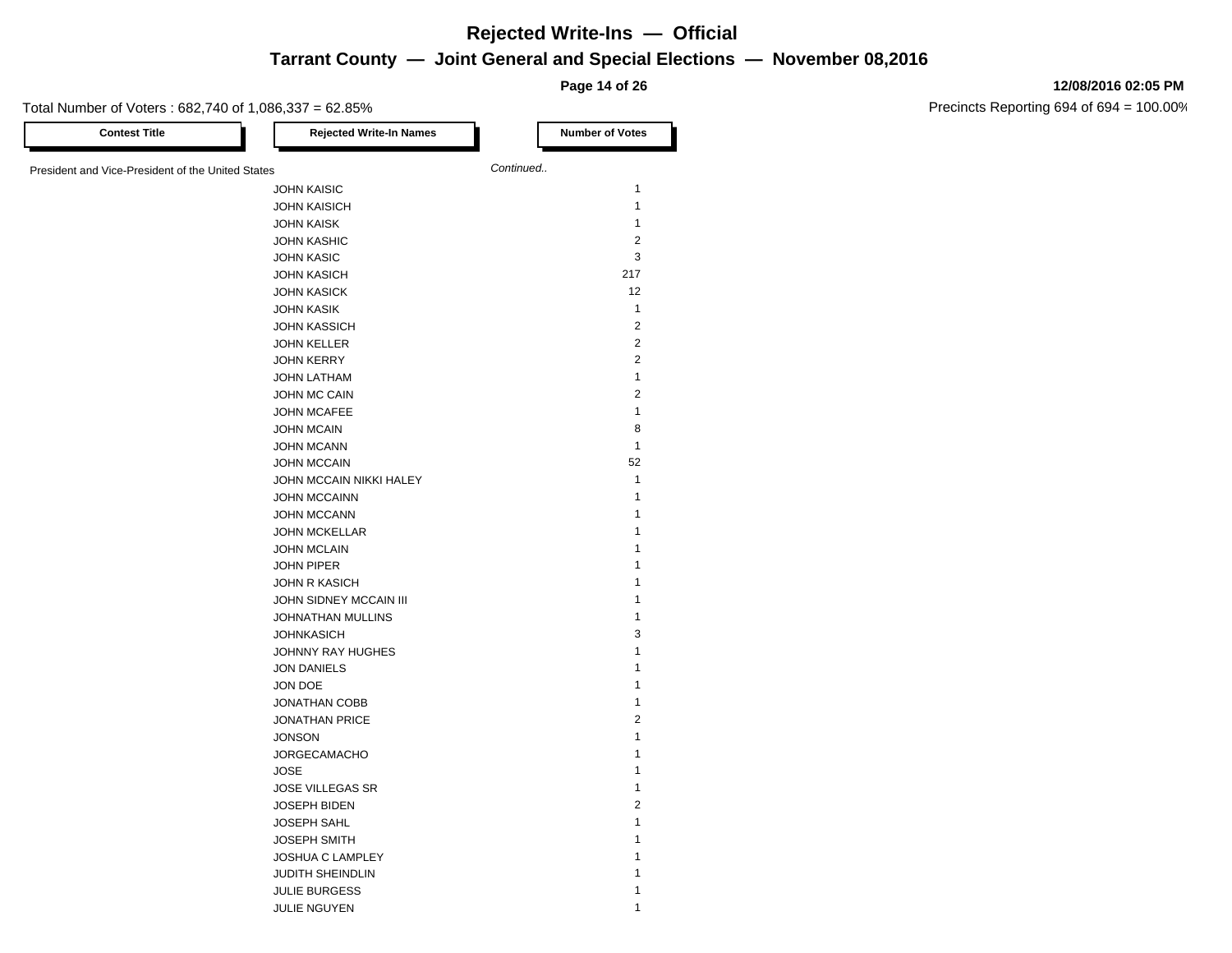**Page 15 of 26**

#### Total Number of Voters : 682,740 of 1,086,337 = 62.85%

**12/08/2016 02:05 PM**

| <b>Contest Title</b>                              | <b>Rejected Write-In Names</b>  |           | <b>Number of Votes</b> |
|---------------------------------------------------|---------------------------------|-----------|------------------------|
| President and Vice-President of the United States |                                 | Continued |                        |
|                                                   | <b>JULIO CASABLANCA</b>         |           | $\mathbf{1}$           |
|                                                   | JUNE KUHLMANN                   |           | $\mathbf{1}$           |
|                                                   | <b>JUSTICE ONGESA</b>           |           | $\mathbf{1}$           |
|                                                   | <b>JUSTIN FISCHER</b>           |           | $\mathbf{1}$           |
|                                                   | <b>JUSTIN JONES</b>             |           | $\mathbf{1}$           |
|                                                   | <b>JUSTIN SCOTT RARICK</b>      |           | $\mathbf{1}$           |
|                                                   | <b>K FRIEDMAN</b>               |           | $\mathbf{1}$           |
|                                                   | <b>K T MCFARLAND</b>            |           | $\mathbf{1}$           |
|                                                   | <b>KAISCH</b>                   |           | $\mathbf{1}$           |
|                                                   | <b>KAISEK</b>                   |           | $\mathbf{1}$           |
|                                                   | KAISIC                          |           | $\mathbf{1}$           |
|                                                   | <b>KANE</b>                     |           | $\mathbf{1}$           |
|                                                   | <b>KANYE WEST</b>               |           | $\mathbf{1}$           |
|                                                   | <b>KASICH</b>                   |           | 19                     |
|                                                   | KATHERINE Y HARRIS              |           | $\mathbf{1}$           |
|                                                   | <b>KAY GRANGER</b>              |           | $\mathbf{1}$           |
|                                                   | <b>KAYLA HUGHES</b>             |           | $\mathbf{1}$           |
|                                                   | <b>KEITH BUTLER</b>             |           | $\mathbf{1}$           |
|                                                   | <b>KEITH TRAMMELL</b>           |           | $\mathbf{1}$           |
|                                                   | <b>KELLI CHANDLER</b>           |           | $\mathbf{1}$           |
|                                                   | <b>KELLI JOHNSON</b>            |           | $\mathbf{1}$           |
|                                                   | KELLY MCCOLLOUGH                |           | $\mathbf{1}$           |
|                                                   | <b>KELLY SHORT</b>              |           | $\mathbf{1}$           |
|                                                   | <b>KEN BONE</b>                 |           | 3                      |
|                                                   | <b>KENDALL PREWITT</b>          |           | $\mathbf{1}$           |
|                                                   | <b>KENDRIXMOOREE</b>            |           | $\mathbf{1}$           |
|                                                   | <b>KENISTON</b>                 |           | $\mathbf{1}$           |
|                                                   | <b>KENISTON TAYLOR VETERANS</b> |           | $\mathbf{1}$           |
|                                                   | <b>KENNETH E GARRETT</b>        |           | $\overline{2}$         |
|                                                   | <b>KENNETH G SMITH</b>          |           | $\mathbf{1}$           |
|                                                   | <b>KENNETH GAUNTT</b>           |           | $\mathbf{1}$           |
|                                                   | <b>KENNY CRENSHAW</b>           |           | $\mathbf{1}$           |
|                                                   | <b>KENT PORTER</b>              |           | $\mathbf{1}$           |
|                                                   | <b>KESHA BENNETT</b>            |           | $\mathbf{1}$           |
|                                                   | <b>KEVIN</b>                    |           | $\mathbf{1}$           |
|                                                   | <b>KEVIN SPACEY</b>             |           | $\mathbf{1}$           |
|                                                   | KIMBERLY HARRIS                 |           | $\mathbf{1}$           |
|                                                   | <b>KING JESUS</b>               |           | $\mathbf{1}$           |
|                                                   | KING JESUS COME                 |           | $\mathbf{1}$           |
|                                                   | <b>KINKY FRIEDMAN</b>           |           | $\mathbf{1}$           |
|                                                   | <b>KIRK ADKISON</b>             |           | $\mathbf{1}$           |
|                                                   | KITTY MARIE LA FLEUR            |           | 1                      |
|                                                   | <b>KMAC</b>                     |           | $\mathbf{1}$           |
|                                                   |                                 |           |                        |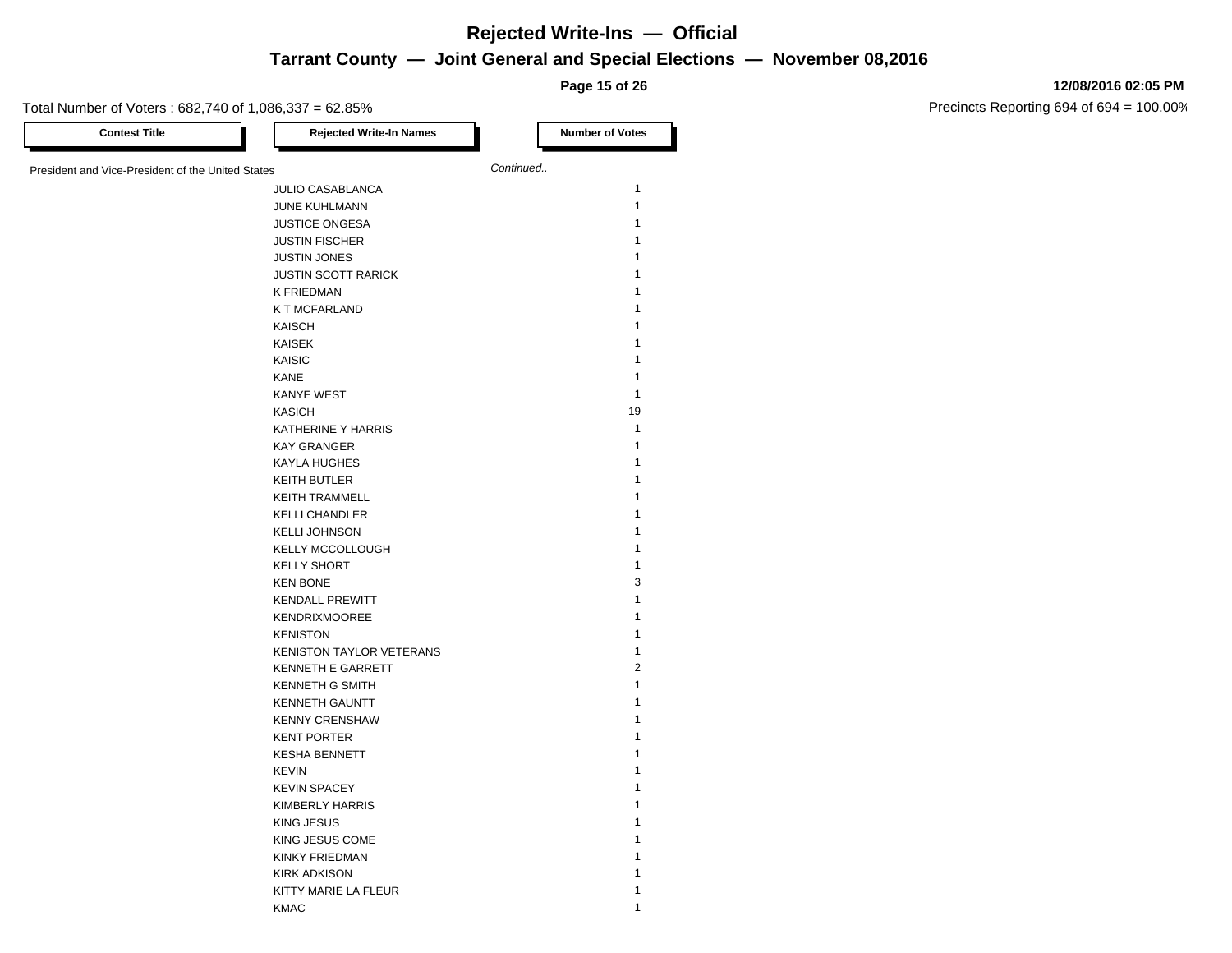**Page 16 of 26**

#### Total Number of Voters : 682,740 of 1,086,337 = 62.85%

**12/08/2016 02:05 PM**

| <b>Contest Title</b>                              | <b>Rejected Write-In Names</b> |           | <b>Number of Votes</b> |
|---------------------------------------------------|--------------------------------|-----------|------------------------|
| President and Vice-President of the United States |                                | Continued |                        |
|                                                   | KONRAD STREATY                 |           | 1                      |
|                                                   | <b>KUBISCH</b>                 |           | $\mathbf{1}$           |
|                                                   | <b>KURT SCHUSTER</b>           |           | $\mathbf{1}$           |
|                                                   | <b>KYLE DAVID ONEAL</b>        |           | 1                      |
|                                                   | <b>KYLE HENDRICKS</b>          |           | 1                      |
|                                                   | <b>KYLE PHILLIP PARKS</b>      |           | 1                      |
|                                                   | <b>KYLE SPERRY</b>             |           | 1                      |
|                                                   | <b>KYLE SWARTZ</b>             |           | 1                      |
|                                                   | <b>KYRAN POWELL</b>            |           | 1                      |
|                                                   | L GRAHAM                       |           | 1                      |
|                                                   | <b>LARRY BLAKE</b>             |           | 1                      |
|                                                   | <b>LARRY THE</b>               |           | 1                      |
|                                                   | <b>LASHELLE</b>                |           | 1                      |
|                                                   | <b>LAWRENCE LESSIG</b>         |           | 1                      |
|                                                   | <b>LAYNE BREWER</b>            |           | 1                      |
|                                                   |                                |           | 1                      |
|                                                   | <b>LAYNE KASPER</b>            |           | 1                      |
|                                                   | LEIGH ANN CROWDER              |           | 1                      |
|                                                   | <b>LELDON BULKLEY</b>          |           | 1                      |
|                                                   | LEO T SPIRE JR                 |           | 1                      |
|                                                   | <b>LEONARD CHAIRES</b>         |           | 1                      |
|                                                   | <b>LEONARD HEILIG</b>          |           | 1                      |
|                                                   | <b>LEONARD JESSIE JR</b>       |           |                        |
|                                                   | <b>LESA BUTLER</b>             |           | 1<br>1                 |
|                                                   | <b>LESLIE HORN</b>             |           |                        |
|                                                   | <b>LINDEMAN</b>                |           | 1                      |
|                                                   | <b>LINDLEY MANN</b>            |           | 1                      |
|                                                   | <b>LINDSEY GRAHAM</b>          |           | 6                      |
|                                                   | <b>LINSEY GRAHAM</b>           |           | 1                      |
|                                                   | LINUS FROM THE PEANUTS         |           | 1                      |
|                                                   | <b>LISA WALKER</b>             |           | 1                      |
|                                                   | LITERALLY ANYONE ELSE          |           | 1                      |
|                                                   | <b>LOGAN ADCOCK</b>            |           | 1                      |
|                                                   | <b>LOGAN DORRIS</b>            |           | 1                      |
|                                                   | <b>LOKI</b>                    |           | 1                      |
|                                                   | LORD                           |           | 1                      |
|                                                   | LORRE ALLEN                    |           | 1                      |
|                                                   | LOU FERRIGNO                   |           | 1                      |
|                                                   | LOUIS MATTHEW PFEIFER          |           | 1                      |
|                                                   | <b>LUCY BRANTS</b>             |           | 1                      |
|                                                   | <b>LUKE WILLIAMS</b>           |           | 1                      |
|                                                   | <b>LYNDSAY GRAHAM</b>          |           | 1                      |
|                                                   | <b>LYNN LACEY</b>              |           | 1                      |
|                                                   | M                              |           | 1                      |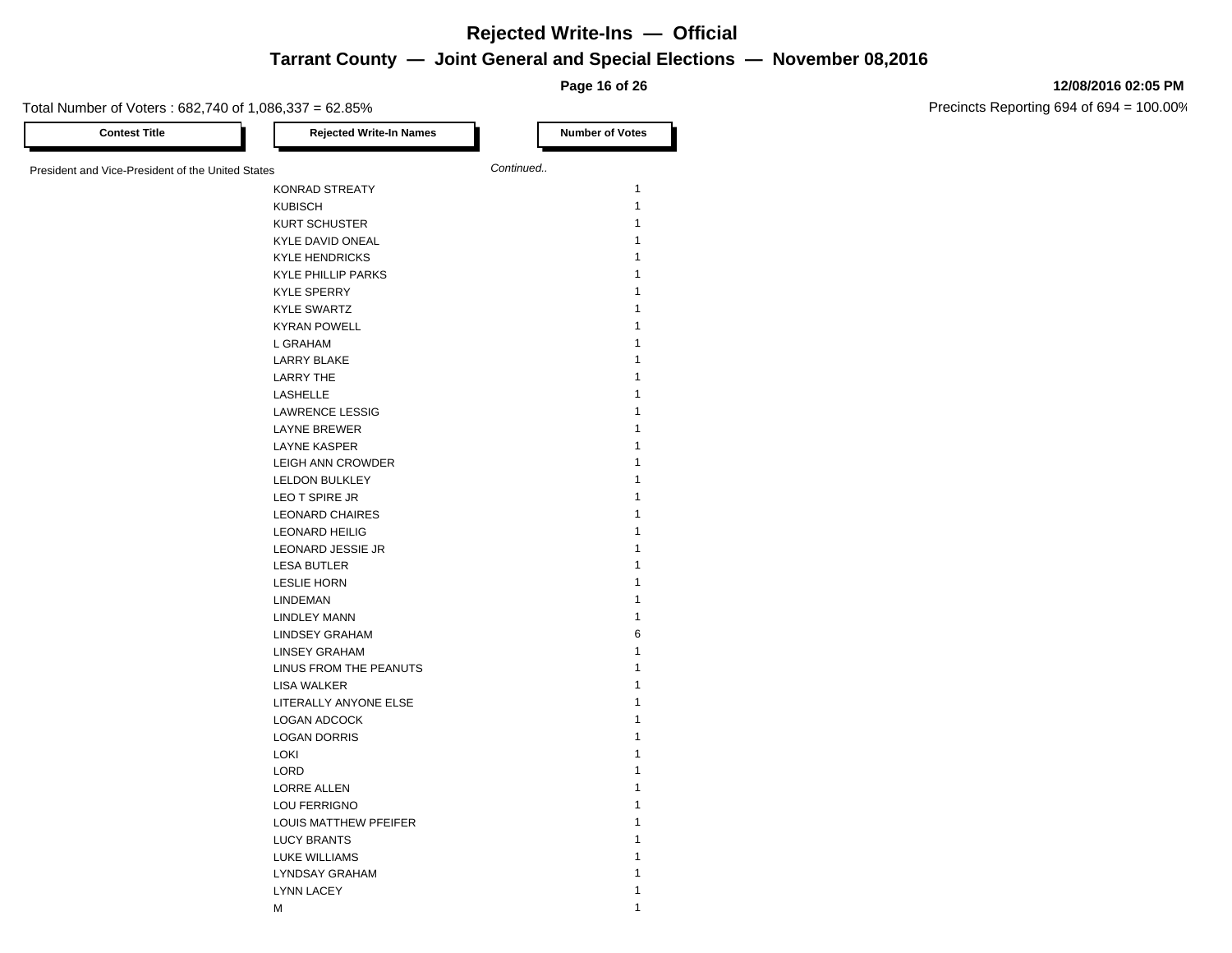**Page 17 of 26**

#### Total Number of Voters : 682,740 of 1,086,337 = 62.85%

**12/08/2016 02:05 PM**

| <b>Contest Title</b>                              | <b>Rejected Write-In Names</b> |           | <b>Number of Votes</b> |
|---------------------------------------------------|--------------------------------|-----------|------------------------|
| President and Vice-President of the United States |                                | Continued |                        |
|                                                   | M JOHN ROSS                    |           | $\mathbf{1}$           |
|                                                   | M PENCE J BUSH                 |           | $\mathbf{1}$           |
|                                                   | <b>MAC THORNBERRY</b>          |           | $\mathbf{1}$           |
|                                                   | <b>MADDIEBAZ</b>               |           | $\mathbf{1}$           |
|                                                   | <b>MADONNA</b>                 |           | $\mathbf{1}$           |
|                                                   | <b>MAISAA AR QUAZI</b>         |           | $\mathbf{1}$           |
|                                                   | <b>MANISH N BHATT</b>          |           | $\mathbf{1}$           |
|                                                   | <b>MARC CUBAN</b>              |           | $\mathbf{1}$           |
|                                                   | <b>MARC RUBIO</b>              |           | $\overline{2}$         |
|                                                   | <b>MARCIO RUBIO</b>            |           | $\mathbf{1}$           |
|                                                   | MARCO RUBIO                    |           | 3                      |
|                                                   | <b>MARCO RUBIO</b>             |           | 204                    |
|                                                   | <b>MARCOORUBIOO</b>            |           | $\mathbf{1}$           |
|                                                   | <b>MARCUS DAVIS</b>            |           | $\mathbf{1}$           |
|                                                   | <b>MARCUS JOHNSON</b>          |           | $\mathbf{1}$           |
|                                                   | <b>MARGARET MONK</b>           |           | $\mathbf{1}$           |
|                                                   | MARIA CARBALLO COLLINS         |           | $\mathbf{1}$           |
|                                                   | <b>MARIBETH SLAGLE</b>         |           | $\mathbf{1}$           |
|                                                   | <b>MARIO RUBIO</b>             |           | $\mathbf{1}$           |
|                                                   | <b>MARK CANTRELL</b>           |           | $\mathbf{1}$           |
|                                                   | <b>MARK CUBAN</b>              |           | 6                      |
|                                                   | <b>MARK EDWIN MORRIS</b>       |           | $\mathbf{1}$           |
|                                                   | <b>MARK LEVIN</b>              |           | $\mathbf{1}$           |
|                                                   | <b>MARK ROSSON</b>             |           | $\mathbf{1}$           |
|                                                   | <b>MARK RUBIO</b>              |           | 11                     |
|                                                   | <b>MARK RUFFALO</b>            |           | $\mathbf{1}$           |
|                                                   | <b>MARTIN</b>                  |           | $\mathbf{1}$           |
|                                                   | <b>MASTER CHIEF</b>            |           | $\mathbf{1}$           |
|                                                   | <b>MATTHEW COLBY PITNER</b>    |           | $\mathbf{1}$           |
|                                                   | MATTHEW MCCONAUGHEY            |           | $\mathbf{1}$           |
|                                                   | <b>MAYOR MCCHEESE</b>          |           | $\mathbf{1}$           |
|                                                   | <b>MCALLUM</b>                 |           | $\mathbf{1}$           |
|                                                   | <b>MCARTHUR SANDERS</b>        |           | $\mathbf{1}$           |
|                                                   | <b>MCMILLON</b>                |           | 4                      |
|                                                   | MCMULLIN FINN                  |           | $\mathbf{1}$           |
|                                                   | <b>MCMULLIN FINN</b>           |           | $\overline{2}$         |
|                                                   | ME                             |           | 3                      |
|                                                   | <b>MEAGAN KELLY</b>            |           | $\mathbf{1}$           |
|                                                   | <b>MELANIE KIRKSEY</b>         |           | $\mathbf{1}$           |
|                                                   | <b>MELISSA ANDREWS</b>         |           | $\mathbf{1}$           |
|                                                   | MELISSA JEAN GORGAS            |           | 1                      |
|                                                   | <b>MENCHIE</b>                 |           | 1                      |
|                                                   | MEREDITH LYNNE BHATT           |           | $\mathbf{1}$           |
|                                                   |                                |           |                        |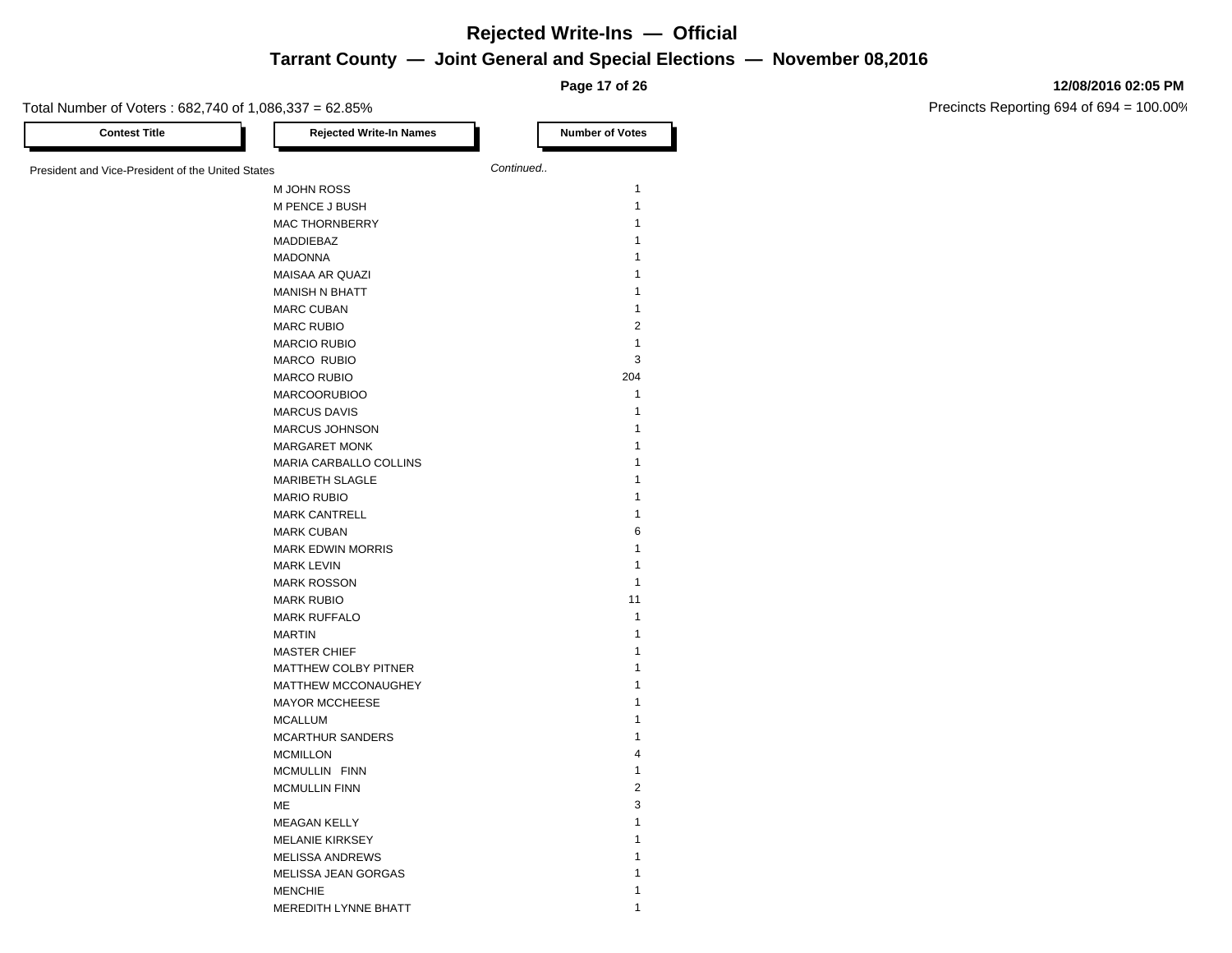**Page 18 of 26**

Total Number of Voters : 682,740 of 1,086,337 = 62.85%

| <b>Contest Title</b>                              | <b>Rejected Write-In Names</b> | <b>Number of Votes</b> |
|---------------------------------------------------|--------------------------------|------------------------|
| President and Vice-President of the United States |                                | Continued              |
|                                                   | MICHAEL BLOOMBERG              | 4                      |
|                                                   | <b>MICHAEL FARRIS</b>          | $\overline{2}$         |
|                                                   | <b>MICHAEL HANDLER</b>         | $\mathbf{1}$           |
|                                                   | MICHAEL MACHADO II             | $\mathbf{1}$           |
|                                                   | MICHAEL MAHAN                  | 1                      |
|                                                   | MICHAEL MAXFIELD               | 1                      |
|                                                   | MICHAEL MCCALL                 | 1                      |
|                                                   | <b>MICHAEL MONROE</b>          | 1                      |
|                                                   | MICHAEL PENCE                  | $\overline{2}$         |
|                                                   | MICHAEL R BAGGETT              | $\mathbf{1}$           |
|                                                   | MICHAEL ROWE                   | $\mathbf{1}$           |
|                                                   | MICHAEL T MUHM                 | 1                      |
|                                                   | <b>MICHAEL YOUNG</b>           | 1                      |
|                                                   | MICHEAL HUCKLEBEE              | $\mathbf{1}$           |
|                                                   | MICHELLE OBAMA                 | 16                     |
|                                                   | <b>MICKEY</b>                  | $\mathbf{1}$           |
|                                                   | <b>MICKEY MOUSE</b>            | 20                     |
|                                                   | <b>MICKY MOUSE</b>             | $\mathbf{1}$           |
|                                                   | <b>MIKE</b>                    | $\mathbf{1}$           |
|                                                   | MIKE HUCKABEY                  | $\mathbf{1}$           |
|                                                   | MIKE PENCE ONLY                | $\mathbf{1}$           |
|                                                   | MIKE BLOOMBERG                 | $\overline{2}$         |
|                                                   | <b>MIKE HUCKABE</b>            | $\mathbf{1}$           |
|                                                   | MIKE HUCKABEE                  | 25                     |
|                                                   | MIKE HUCKABEY                  | 2                      |
|                                                   | MIKE HUCKABY                   | $\overline{4}$         |
|                                                   | <b>MIKE KASICH</b>             | $\mathbf{1}$           |
|                                                   | <b>MIKE MCWILLIAM</b>          | 1                      |
|                                                   | <b>MIKE NIX</b>                | $\mathbf{1}$           |
|                                                   | <b>MIKE PENCE</b>              | 150                    |
|                                                   | MIKE PENCE MARCO RUBIO         | $\mathbf{1}$           |
|                                                   | MIKE PENCE PAUL RYAN           | 1                      |
|                                                   | MIKE PENCE MIKE PENCE          | 1                      |
|                                                   | MIKE PENCE N MARCO RUBIO       | 1                      |
|                                                   | MIKE PENCE TED CRUZ            | 1                      |
|                                                   | MIKE PENCE VP CANDIDATE        | 1                      |
|                                                   | <b>MIKE PENSE</b>              | 3                      |
|                                                   | <b>MIKE PINCE</b>              | 1                      |
|                                                   | <b>MIKE ROE</b>                | 1                      |
|                                                   | <b>MIKE ROWE</b>               | $\overline{7}$         |
|                                                   | <b>MIKE SMITH</b>              | $\overline{2}$         |
|                                                   | MIKE SPENCE                    | 3                      |
|                                                   | <b>MIKEEHUCKABEE</b>           | 1                      |

#### **12/08/2016 02:05 PM**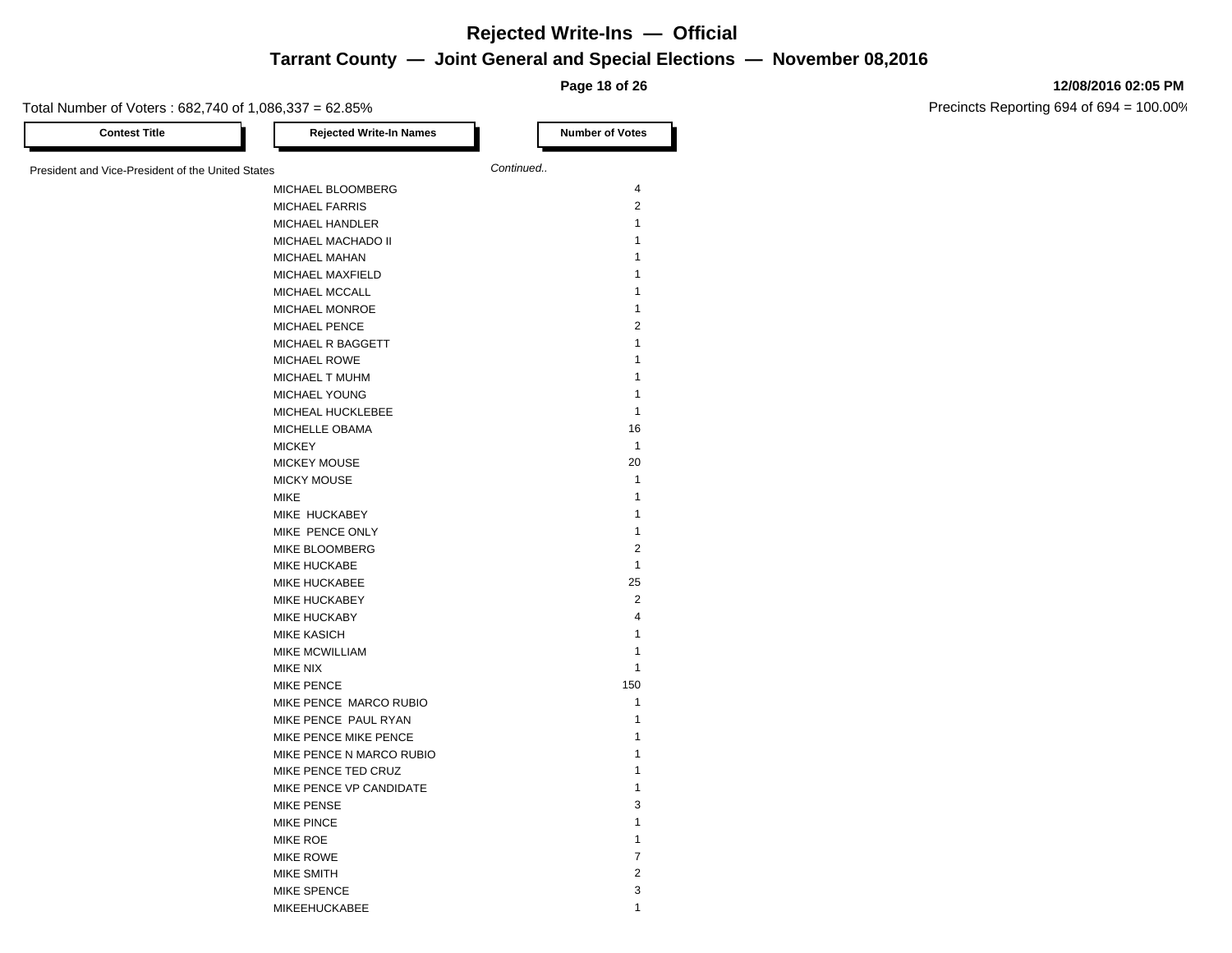**Page 19 of 26**

#### **12/08/2016 02:05 PM**

| <b>Contest Title</b>                              | <b>Rejected Write-In Names</b> | <b>Number of Votes</b>  |
|---------------------------------------------------|--------------------------------|-------------------------|
| President and Vice-President of the United States |                                | Continued               |
|                                                   | <b>MIKEPENCE</b>               | 3                       |
|                                                   | <b>MIMI SOLTYSIK</b>           | $\mathbf{1}$            |
|                                                   | MINNIE MOUSE                   | $\mathbf{1}$            |
|                                                   | <b>MIT ROMNEY</b>              | 5                       |
|                                                   | <b>MIT ROMNY</b>               | $\mathbf{1}$            |
|                                                   | <b>MITCH MORELAND</b>          | 1                       |
|                                                   | <b>MITROMNEY</b>               | $\mathbf{1}$            |
|                                                   | <b>MITT ROMNEY</b>             | 79                      |
|                                                   | <b>MITTROMNEY</b>              | $\mathbf{1}$            |
|                                                   |                                | $\overline{2}$          |
|                                                   | MOLLY COX                      | $\mathbf{1}$            |
|                                                   | <b>MOLLY JARRELL</b>           | $\mathbf{1}$            |
|                                                   | <b>MORCOM</b>                  | 3                       |
|                                                   | MORGAN FREEMAN                 |                         |
|                                                   | MR POTATOEHEAD                 | 1                       |
|                                                   | <b>MULLINS</b>                 | 1                       |
|                                                   | MWANSA LUSHINGA                | 1                       |
|                                                   | MY ASS                         | 1                       |
|                                                   | <b>MY SAVIOR</b>               | 1                       |
|                                                   | MY SELF                        | 1                       |
|                                                   | <b>NA</b>                      | $\overline{4}$          |
|                                                   | <b>NADAYA COLLIER</b>          | 1                       |
|                                                   | <b>NASIR JONES</b>             | 1                       |
|                                                   | NATALIA SPRENGER               | $\mathbf{1}$            |
|                                                   | <b>NATHAN LEGLER</b>           | 1                       |
|                                                   | NEGAN                          | $\mathbf{1}$            |
|                                                   | <b>NEITHER</b>                 | $\overline{c}$          |
|                                                   | <b>NEWT GINGRICH</b>           | $\sqrt{2}$              |
|                                                   | NICHOLAS D LUKEHART            | $\mathbf{1}$            |
|                                                   | NICHOLAS LUNCEFORD             | 1                       |
|                                                   | NICHOLAS TATE                  | $\mathbf{1}$            |
|                                                   | <b>NICK SABAN</b>              | 3                       |
|                                                   | <b>NICK WOOD</b>               | 1                       |
|                                                   | NICO ALEXANDER SANTOYO         | 1                       |
|                                                   | NICOLAS F RAVELO               | $\mathbf{1}$            |
|                                                   | <b>NIKKI HALEY</b>             | $\overline{2}$          |
|                                                   | NO BODY                        | $\mathbf{1}$            |
|                                                   | NO CHOICE                      | 1                       |
|                                                   | NO CONFIDENCE                  | 4                       |
|                                                   | NO ONE                         | $\overline{\mathbf{4}}$ |
|                                                   | NO ONE PLEASE TRY AGAIN        | 1                       |
|                                                   | <b>NOBODY</b>                  | 4                       |
|                                                   | <b>NOLA MILEY</b>              | 1                       |
|                                                   | <b>NOLAN RYAN</b>              | $\overline{\mathbf{4}}$ |
|                                                   |                                |                         |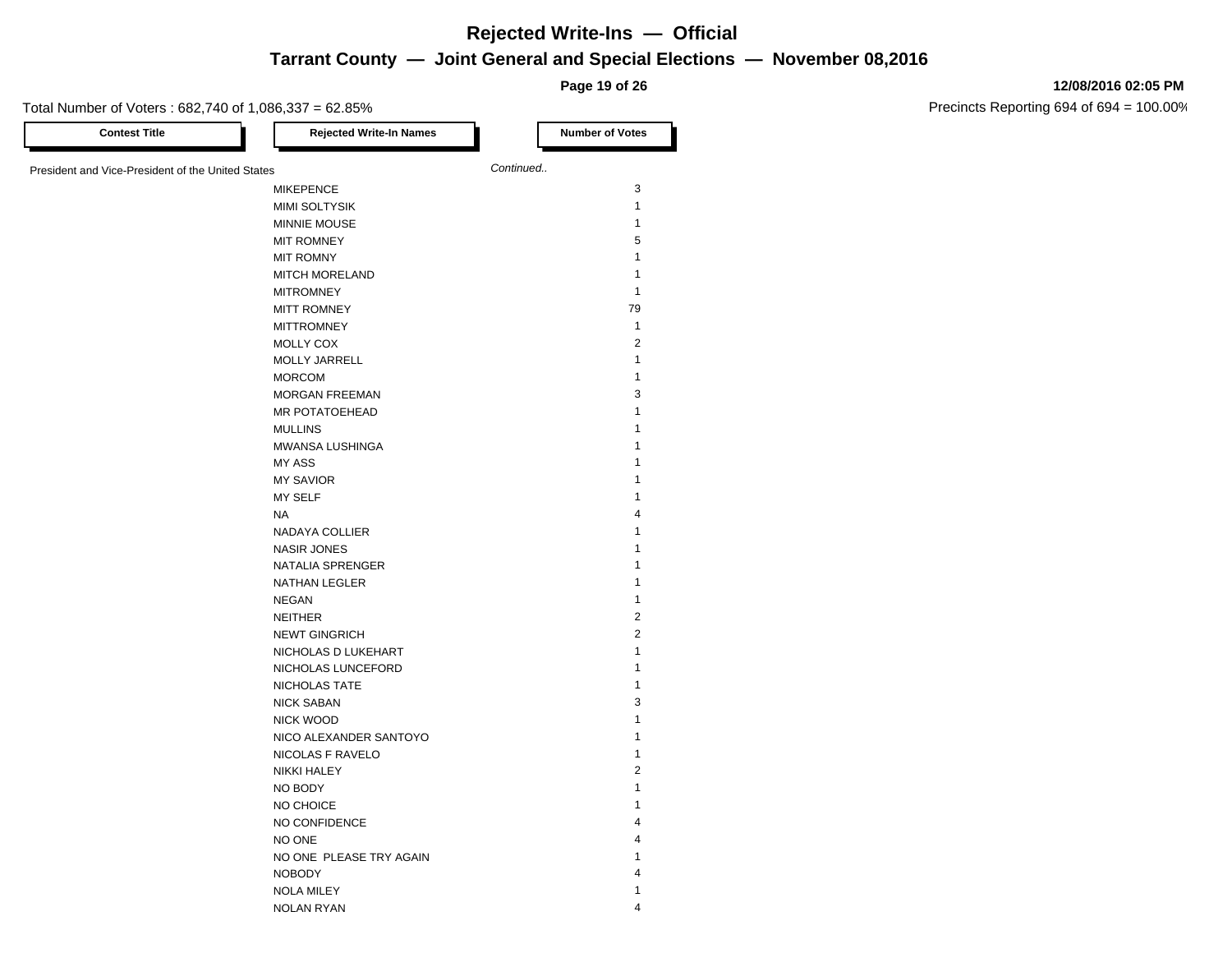**Page 20 of 26**

#### **12/08/2016 02:05 PM**

| <b>Contest Title</b>                              | <b>Rejected Write-In Names</b> | <b>Number of Votes</b> |
|---------------------------------------------------|--------------------------------|------------------------|
| President and Vice-President of the United States |                                | Continued              |
|                                                   | <b>NON</b>                     | $\mathbf{1}$           |
|                                                   | NON OF THE ABOVE               | $\mathbf{1}$           |
|                                                   | <b>NON SELEC</b>               | $\mathbf{1}$           |
|                                                   | <b>NONE</b>                    | 24                     |
|                                                   | <b>NONE ABOVE</b>              | $\sqrt{2}$             |
|                                                   | NONE F THEESE FOOLS            | 1                      |
|                                                   | NONE OF ABOVE                  | $\mathbf{1}$           |
|                                                   | NONE OF THE ABOVE              | 27                     |
|                                                   | NONE OF THE OF THE ABOVE       | $\mathbf{1}$           |
|                                                   | NONE OF THESE                  | 1                      |
|                                                   | NONE QUALIFIED                 | 1                      |
|                                                   | NONE THE ABOVE                 | 1                      |
|                                                   | NONE WORTH VOTING FOR          | 1                      |
|                                                   | NONEABOVE                      | 1                      |
|                                                   | <b>NONEOFTHEABOVE</b>          | 1                      |
|                                                   | NONOV THEBOV                   | 1                      |
|                                                   | NOONEWHATSOEVER                | 1                      |
|                                                   | NORA BERRY                     | 1                      |
|                                                   | NOT CLINTON OR TRUMP           | 1                      |
|                                                   | <b>NYAN CAT</b>                | 1                      |
|                                                   | <b>OBAMA</b>                   | 1                      |
|                                                   | <b>OBMA</b>                    | 1                      |
|                                                   | <b>OBOMA</b>                   | 1                      |
|                                                   | OHIO GOV JOHN KASICH           | 1                      |
|                                                   | OLA OLA PETERS                 | 1                      |
|                                                   | <b>OLAPETERS</b>               | 1                      |
|                                                   | <b>OLIN SMITH</b>              | 1                      |
|                                                   | <b>OLIVER NORTH</b>            | 1                      |
|                                                   | <b>OMAR</b>                    | 1                      |
|                                                   | <b>OPRAH</b>                   | 1                      |
|                                                   | <b>OTHER</b>                   | 1                      |
|                                                   | PASTOR ROBERT SAMPLE           | 1                      |
|                                                   | PASTOR TODD WAGNER             | 1                      |
|                                                   | PAT PAULSON                    | 1                      |
|                                                   | PATRICK THOMAS BEHANICK        | 1                      |
|                                                   | PATTI STUART                   | 1                      |
|                                                   | PAUL RYANNN                    | 1                      |
|                                                   | PAUL AXTELL                    | 1                      |
|                                                   | PAUL BRANCH                    | 1                      |
|                                                   | PAUL D RYAN                    | 1                      |
|                                                   | PAUL DAVID TRIPP               | 1                      |
|                                                   | PAUL DAVIS RYAN                | 3                      |
|                                                   | PAUL RAND                      | 1                      |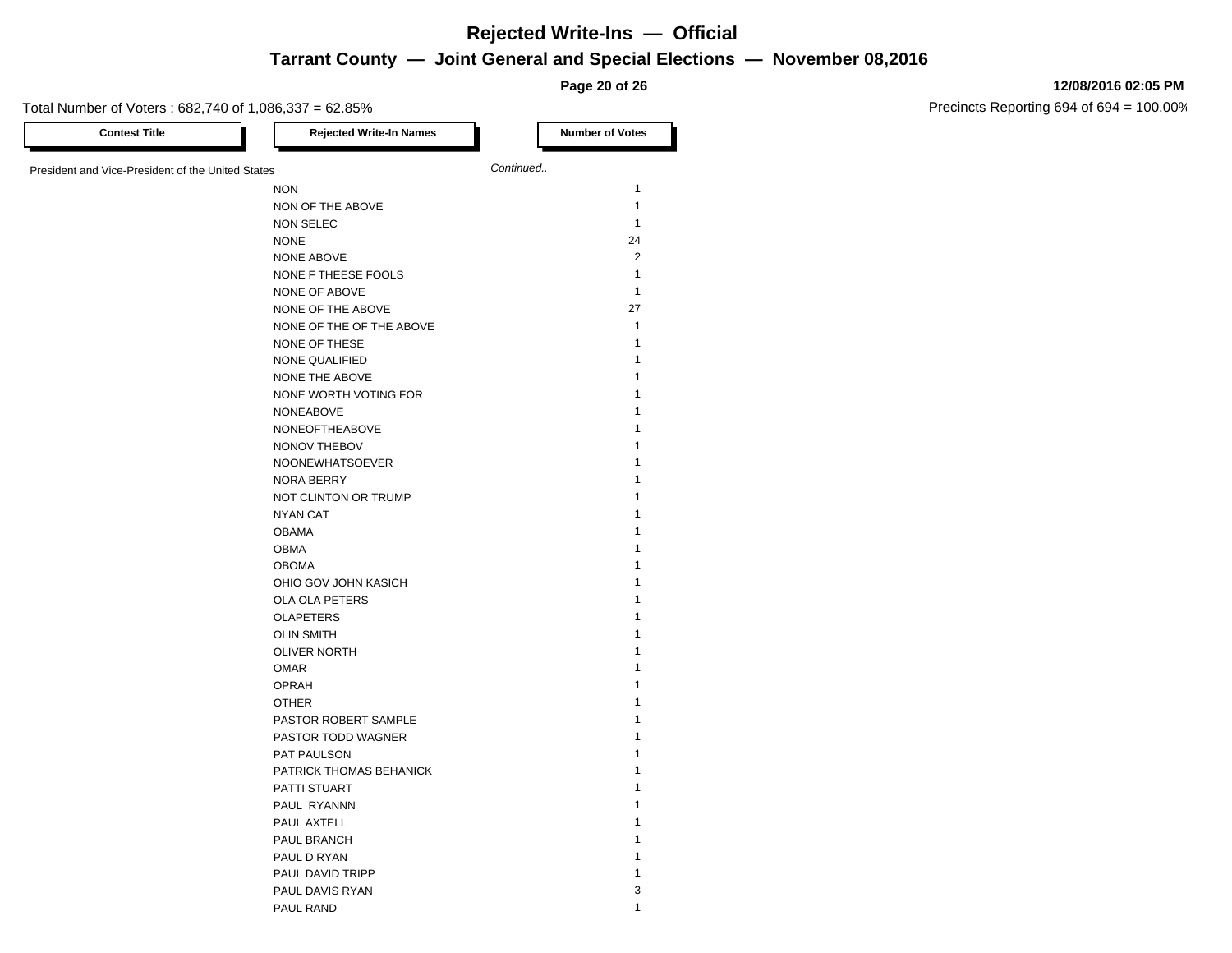**Page 21 of 26**

#### **12/08/2016 02:05 PM**

| <b>Contest Title</b>                              | <b>Rejected Write-In Names</b> | <b>Number of Votes</b> |
|---------------------------------------------------|--------------------------------|------------------------|
| President and Vice-President of the United States |                                | Continued              |
|                                                   | PAUL RUDD                      | $\mathbf{1}$           |
|                                                   | PAUL RYAN                      | 214                    |
|                                                   | PAUL RYAN JOHN KASICH          | 1                      |
|                                                   | PAUL RYAN HOUSE SPEAKER        | $\mathbf{1}$           |
|                                                   | PAUL RYAN MIKE PENCE           | 1                      |
|                                                   | PAUL RYANN                     | 1                      |
|                                                   | PAULRYAN                       | 2                      |
|                                                   | PAYTON MANNING                 | $\mathbf{1}$           |
|                                                   | PEDRO                          | 2                      |
|                                                   | PEDRO SANCHEZ                  | $\mathbf{1}$           |
|                                                   | <b>PENCE</b>                   | 14                     |
|                                                   | <b>PENSE</b>                   | $\mathbf{1}$           |
|                                                   | PHIL FUGITT                    | 1                      |
|                                                   | PHILIP DAVIS                   | 1                      |
|                                                   | <b>PICKLES KIME</b>            | 1                      |
|                                                   | PIKACHU                        | $\overline{2}$         |
|                                                   | POWELL COLIN                   | 1                      |
|                                                   | Q MARK ADAMS                   | 1                      |
|                                                   | QUALIFIED AND TRUSTWORTHY      | 1                      |
|                                                   | <b>QUEEN ELIZABETH</b>         | 3                      |
|                                                   | <b>QUENTON COOPER</b>          | 1                      |
|                                                   | R LEE ERMY                     | 1                      |
|                                                   | RABEET                         | 1                      |
|                                                   | RACHEL YOUNG                   | 1                      |
|                                                   |                                | 1                      |
|                                                   | RAFAEL CRUZ                    | 1                      |
|                                                   | RALPH GILLES                   | 1                      |
|                                                   | RALPH NADAR                    | $\overline{c}$         |
|                                                   | RALPH NADER                    |                        |
|                                                   | <b>RAN PAUL</b>                | $\mathbf{1}$           |
|                                                   | RAND PAUL                      | 1                      |
|                                                   | <b>RAND PAUL</b>               | 28                     |
|                                                   | RANDAL ROSE                    | 1                      |
|                                                   | RANDALL CALVERT                | 1                      |
|                                                   | RANDALL M TOOMBS               | 1                      |
|                                                   | <b>RAUN PAUL</b>               | 1                      |
|                                                   | <b>RAY A MORRIS JR</b>         | 1                      |
|                                                   | <b>REAGAN CANINGTON</b>        | 1                      |
|                                                   | <b>RENE TAMEZ</b>              | 1                      |
|                                                   | RHIANNON LACKE                 | 1                      |
|                                                   | RHONDA CHARLTON                | 1                      |
|                                                   | <b>RICARDO RAMOS</b>           | 1                      |
|                                                   | RICH CAPASSO                   | 1                      |
|                                                   | RICHARD CRAWFORD               | 1                      |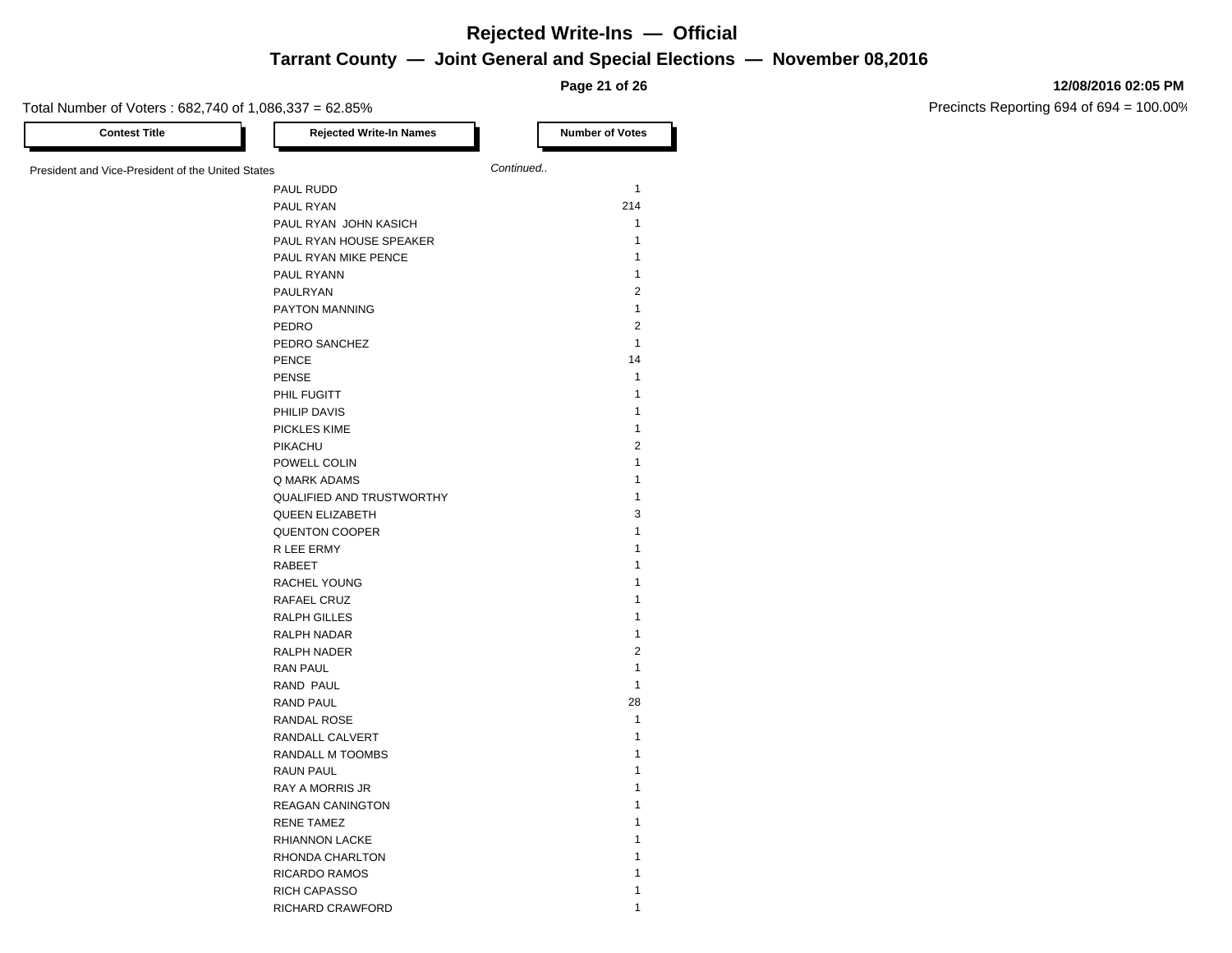**Page 22 of 26**

Total Number of Voters : 682,740 of 1,086,337 = 62.85%

| <b>Contest Title</b>                              | <b>Rejected Write-In Names</b>               |           | <b>Number of Votes</b> |
|---------------------------------------------------|----------------------------------------------|-----------|------------------------|
| President and Vice-President of the United States |                                              | Continued |                        |
|                                                   | <b>RICHARD GERE</b>                          |           | $\mathbf{1}$           |
|                                                   | RICHARD RANDALL                              |           | $\mathbf{1}$           |
|                                                   | RICHARD ROBINSON                             |           | $\mathbf{1}$           |
|                                                   | <b>RICK PERRY</b>                            |           | 5                      |
|                                                   | <b>RICK SANCHEZ</b>                          |           | $\mathbf{1}$           |
|                                                   | <b>RICK SANTORUM</b>                         |           | $\overline{2}$         |
|                                                   | RICK SANTORUM MIKE PENCE                     |           | $\mathbf{1}$           |
|                                                   | <b>RICK SETTLE</b>                           |           | $\mathbf{1}$           |
|                                                   | RICKY RUBIO                                  |           | $\mathbf{1}$           |
|                                                   | <b>RILEY COX</b>                             |           | $\mathbf{1}$           |
|                                                   | RINEY JORDAN                                 |           | $\mathbf{1}$           |
|                                                   | <b>RJEMERSON</b>                             |           | $\mathbf{1}$           |
|                                                   | ROBBIE FRISBY                                |           | $\mathbf{1}$           |
|                                                   | ROBERT A MCNEIL                              |           | $\mathbf{1}$           |
|                                                   | ROBERT D MITCHAM JR                          |           | 1                      |
|                                                   | ROBERT DOLE                                  |           | $\mathbf{1}$           |
|                                                   | ROBERT E CANINO                              |           | $\mathbf{1}$           |
|                                                   | ROBERT EUGENE CALHOUN                        |           | $\mathbf{1}$           |
|                                                   |                                              |           | $\mathbf{1}$           |
|                                                   | <b>ROBERT F CRAMER</b>                       |           | $\mathbf{1}$           |
|                                                   | <b>ROBERT GATES</b><br><b>ROBERT L PAGEL</b> |           | $\mathbf{1}$           |
|                                                   |                                              |           | $\overline{2}$         |
|                                                   | <b>ROBERT MORRIS</b>                         |           | $\mathbf{1}$           |
|                                                   | ROBERT RODELA                                |           | $\mathbf{1}$           |
|                                                   | ROBERT SAMPELS                               |           |                        |
|                                                   | ROBERT SAMPLE                                |           | $\mathbf{1}$           |
|                                                   | ROBERT THOMAS                                |           | $\mathbf{1}$           |
|                                                   | ROBERT VADEN                                 |           | 1                      |
|                                                   | <b>ROBIN SKILLINGBERG</b>                    |           | $\mathbf{1}$           |
|                                                   | ROCK AND A HARD PLACE                        |           | $\mathbf{1}$           |
|                                                   | ROGER STAUBACH                               |           | 1                      |
|                                                   | <b>ROGER PENSKE</b>                          |           | $\mathbf{1}$           |
|                                                   | <b>ROGER SMITH</b>                           |           | $\mathbf{1}$           |
|                                                   | ROGER STAUBACH                               |           | 4                      |
|                                                   | <b>ROGERSTAUBACH</b>                         |           | $\mathbf{1}$           |
|                                                   | <b>ROMNEY</b>                                |           | 3                      |
|                                                   | <b>RON PAUL</b>                              |           | 16                     |
|                                                   | <b>RON SWANSON</b>                           |           | $\mathbf{1}$           |
|                                                   | <b>RON WHITE</b>                             |           | $\mathbf{1}$           |
|                                                   | RONALD REAGAN                                |           | 3                      |
|                                                   | RONALD REGAN                                 |           | $\mathbf{1}$           |
|                                                   | <b>ROSANNE BARR</b>                          |           | 1                      |
|                                                   | ROSE LATIMER PUTMAN                          |           | $\mathbf{1}$           |

ROSS PEROT 2

#### **12/08/2016 02:05 PM**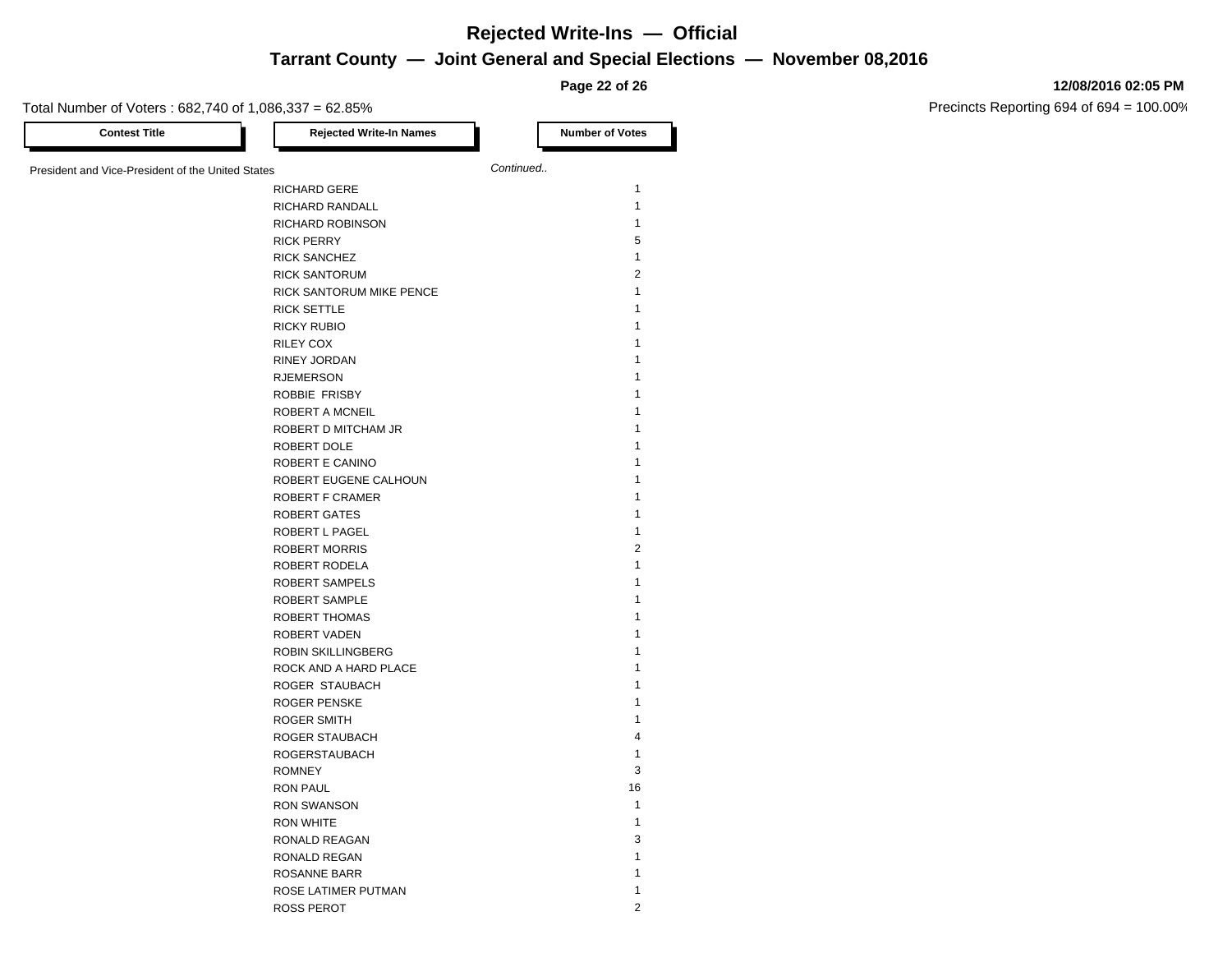**Page 23 of 26**

#### **12/08/2016 02:05 PM**

Precincts Reporting 694 of 694 = 100.00%

Total Number of Voters : 682,740 of 1,086,337 = 62.85% **Contest Title Rejected Write-In Names Number of Votes** President and Vice-President of the United States *Continued..* ROSS PEROT REPUBLICAN 1 ROY BELL **2** ROY GJULLY 1 ROY M GALLAGHER 1 RUBEN 1988 – STATISTICS EN STATISTICS EN STATISTICS EN STATISTICS EN STATISTICS EN STATISTICS EN STATISTICS EN RUBIO 8 RUDY GIULIANI 1 RUFUS JONES 1 RUSS GARRISON 1 RUSSELL MOORE 2 RUSSELL THOMAS MD 1 RYAN 1 RYAN KRECH 1 RYAN MONTGOMERY CZUDAK 1 RYAN PAUL 2 SABRINA KOZANECKI 1999 U SABRINA KOZANECKI 1999 U SABRINA 1999 U SABRINA KOZANECKI 1999 U SABRINA U SABRINA U S SADDAM HUSSEIN 1 SAM ELLIOTT 1 SAMM TITTLE 1 SANDERS 6 SANDRA OLIPHANT 1 SANDRA CHAPA 1 SANDRA DANIEL 2 SAVICK 1 SCOOBY DOO 1 SCOTT WALKER 1 SCOTT WIDELL 1 SCOTT Y TONG 1 SEAN CONNELLY 1 SEAN MCGRATH SEINFELD 1 SEN ELIZABETH WARREN MASS 1 SEN MCCAIN OF AZ SENATOR BEN SASSE 1 SENATOR BERNIE SANDERS 1 SENATOR JOHN MCCAIN 2 SHAME 1 SHARLA MITCHELL 1 SHAWN MEADOWS 1 SHELDON LAMB 1 SMITH 2001 1 2002 1 2003 1 2004 1 2005 2 2006 2 2007 2 2006 2 2007 2 2008 2 2007 2 2007 2 2008 2 2007 2 2008 2 2007 2 2008 2 2007 2 2008 2 2007 2 2007 2 2008 2 2007 2 2008 2 2007 2 2008 2 2007 2 2007 2 2008 2 2007 2 2008 2 SNOPPY 1

SNOWDEN 1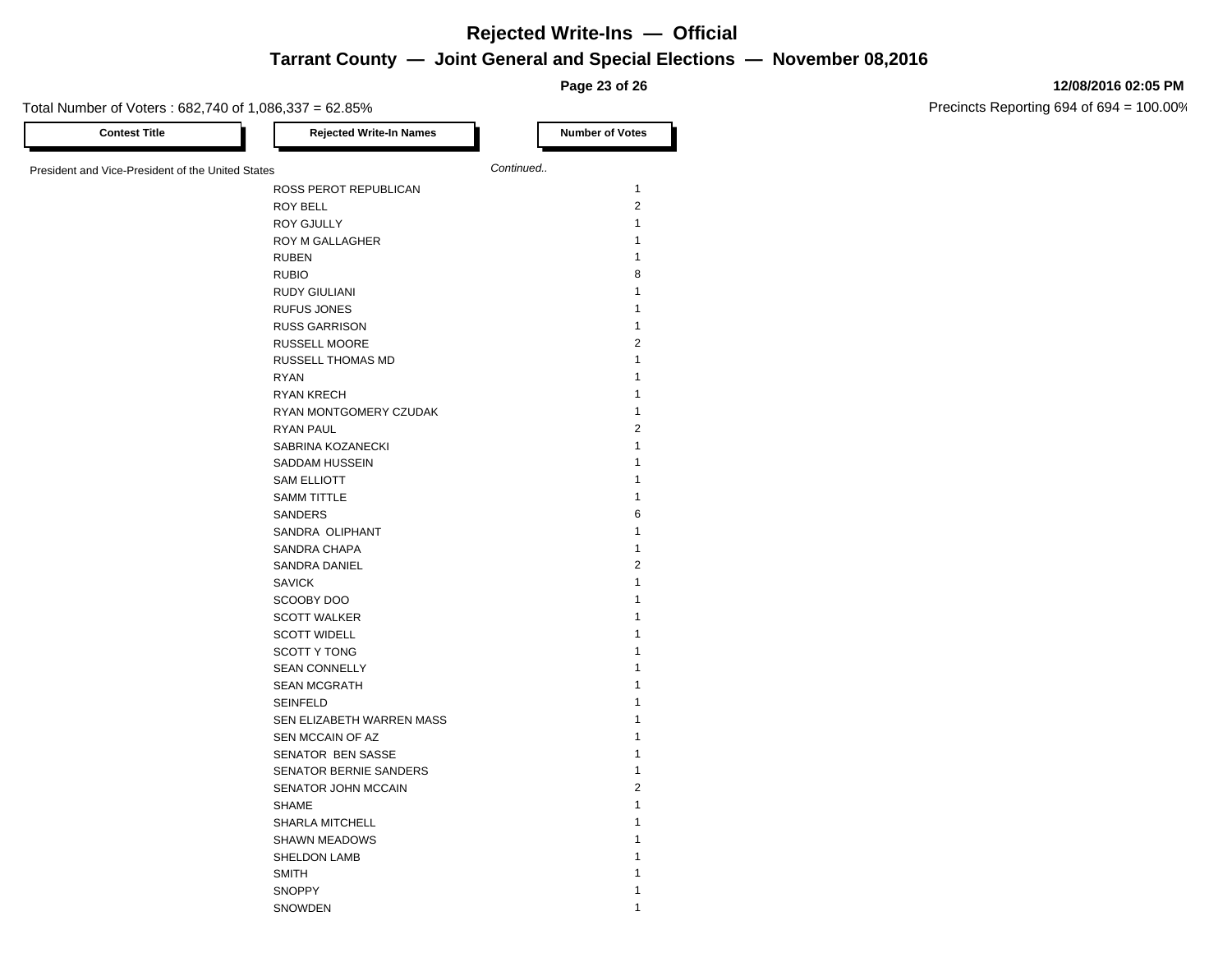**Page 24 of 26**

#### Total Number of Voters : 682,740 of 1,086,337 = 62.85%

**12/08/2016 02:05 PM**

| <b>Contest Title</b>                              | <b>Rejected Write-In Names</b> |           | <b>Number of Votes</b>  |
|---------------------------------------------------|--------------------------------|-----------|-------------------------|
| President and Vice-President of the United States |                                | Continued |                         |
|                                                   | SOMEONE W INTEGRITY            |           | $\mathbf{1}$            |
|                                                   | SOMEONE WORTHY OF POSITIN      |           | $\mathbf{1}$            |
|                                                   | SPAZ                           |           | $\mathbf{1}$            |
|                                                   | SPEAKER PAUL RYAN              |           | $\overline{2}$          |
|                                                   | <b>STACI MIMS</b>              |           | $\mathbf{1}$            |
|                                                   | STEPHEN BYRON WEBB             |           | $\mathbf{1}$            |
|                                                   | STEPHEN COLBERT                |           | 2                       |
|                                                   | STEPHEN R WYATT                |           | $\mathbf{1}$            |
|                                                   | <b>STEPHEN RIELLA</b>          |           | $\mathbf{1}$            |
|                                                   | <b>STEPHEN SOLIS</b>           |           | $\mathbf{1}$            |
|                                                   | <b>STEPHEN YATES</b>           |           | $\mathbf{1}$            |
|                                                   | <b>STEVE GILL</b>              |           | $\mathbf{1}$            |
|                                                   | <b>STEVE ROGERS</b>            |           | $\mathbf{1}$            |
|                                                   | STEWART T HODGES               |           | $\mathbf{1}$            |
|                                                   | STRAIGHT REPUBLICAN            |           | 1                       |
|                                                   | SUPER FROG                     |           | $\mathbf{1}$            |
|                                                   | <b>SUPERMAN</b>                |           | $\mathbf{1}$            |
|                                                   | SWEET METEOR OF DEATH          |           | $\mathbf{1}$            |
|                                                   |                                |           | 3                       |
|                                                   | TED CRUZ                       |           | $\mathbf{1}$            |
|                                                   | <b>TED CREWS</b>               |           |                         |
|                                                   | <b>TED CRUIZ</b>               |           | $\overline{2}$          |
|                                                   | <b>TED CRUSE</b>               |           | $\mathbf{1}$            |
|                                                   | TED CRUZ                       |           | 254                     |
|                                                   | TED CRUZ MARCO RUBIO           |           | $\mathbf{1}$            |
|                                                   | TED CRUZ MIKE LEE              |           | $\mathbf{1}$            |
|                                                   | <b>TED CRUZA</b>               |           | $\mathbf{1}$            |
|                                                   | <b>TED CRUZE</b>               |           | 3                       |
|                                                   | TED CUZ                        |           | $\mathbf{1}$            |
|                                                   | TED GOUDY                      |           | $\mathbf{1}$            |
|                                                   | <b>TED NUGENT</b>              |           | $\overline{\mathbf{c}}$ |
|                                                   | <b>TEDCRUZ</b>                 |           | 6                       |
|                                                   | <b>TEDCRUZZ</b>                |           | $\mathbf{1}$            |
|                                                   | <b>TEDD CRUZ</b>               |           | $\overline{2}$          |
|                                                   | THE LORD JESUS CHRIST          |           | $\mathbf{1}$            |
|                                                   | THE ROCK                       |           | $\mathbf{1}$            |
|                                                   | THEO EPSTEIN                   |           | 3                       |
|                                                   | THOMAS EDWARD SMITH            |           | $\mathbf{1}$            |
|                                                   | THOMAS J WOODS                 |           | $\mathbf{1}$            |
|                                                   | <b>THOMAS LOWERY</b>           |           | $\mathbf{1}$            |
|                                                   | <b>THOMAS SOWELL</b>           |           | $\mathbf{1}$            |
|                                                   | <b>TIM TEBOW</b>               |           | $\overline{2}$          |
|                                                   | TIM TEBOW BRIAN DWYER          |           | $\mathbf{1}$            |
|                                                   | TIMOTHY M ELIZONDO             |           | $\mathbf{1}$            |
|                                                   |                                |           |                         |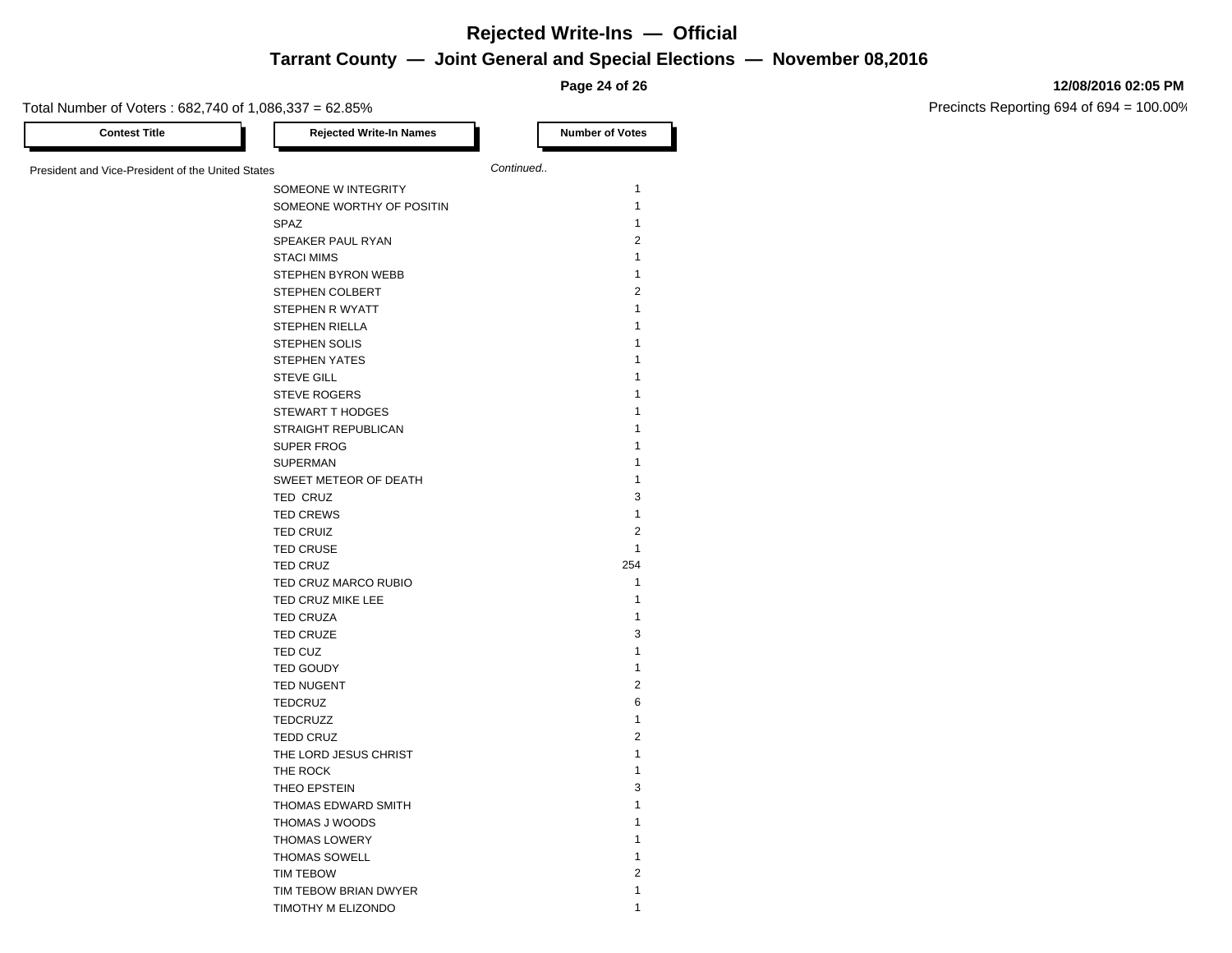**Page 25 of 26**

#### Total Number of Voters : 682,740 of 1,086,337 = 62.85%

**12/08/2016 02:05 PM**

| <b>Contest Title</b>                              | <b>Rejected Write-In Names</b> |           | <b>Number of Votes</b>  |
|---------------------------------------------------|--------------------------------|-----------|-------------------------|
| President and Vice-President of the United States |                                | Continued |                         |
|                                                   | <b>TOBIAS FUNKE</b>            |           | $\mathbf{1}$            |
|                                                   | <b>TOD CRISLEY</b>             |           | $\mathbf{1}$            |
|                                                   | <b>TODD GURLEY</b>             |           | $\mathbf{1}$            |
|                                                   | <b>TODD LUCAS</b>              |           | $\mathbf{1}$            |
|                                                   | <b>TODD WAGNER</b>             |           | 3                       |
|                                                   | <b>TOM BRADY</b>               |           | $\mathbf{1}$            |
|                                                   | <b>TOM HANKS</b>               |           | $\mathbf{1}$            |
|                                                   | TOM IZZO                       |           | $\mathbf{1}$            |
|                                                   | TONI FILLER                    |           | $\mathbf{1}$            |
|                                                   | <b>TONY EVANS</b>              |           | 3                       |
|                                                   | <b>TREY ANASTASIO</b>          |           | $\mathbf{1}$            |
|                                                   | TREY GOUDY                     |           | $\mathbf{1}$            |
|                                                   | TREY GOWDY                     |           | 6                       |
|                                                   | <b>TROY RATTERREE</b>          |           | $\mathbf{1}$            |
|                                                   | <b>TRUMP</b>                   |           | 8                       |
|                                                   | <b>TURD SANDWICH</b>           |           | $\overline{2}$          |
|                                                   | TYRONE JACKSON SR              |           | $\mathbf{1}$            |
|                                                   | <b>TYSON LYNN TAYLOR</b>       |           | $\mathbf{1}$            |
|                                                   | TYSONBLOUNT MICHAELBROWN       |           | $\mathbf{1}$            |
|                                                   | UGA X                          |           | $\mathbf{1}$            |
|                                                   | Uncertified                    |           | 1,764                   |
|                                                   | <b>VAL GARDNER</b>             |           | $\mathbf{1}$            |
|                                                   | VANESSA WILLIAMS               |           | $\mathbf{1}$            |
|                                                   | <b>VANILLA ICE</b>             |           | $\mathbf{1}$            |
|                                                   | <b>VERMIN SUPREME</b>          |           | 11                      |
|                                                   | <b>VIKAS GARG</b>              |           | $\mathbf{1}$            |
|                                                   | <b>VINCENT CLARK</b>           |           | $\mathbf{1}$            |
|                                                   | VIVIANO A AYALA JR             |           | $\mathbf{1}$            |
|                                                   | <b>VLADIMIR PUTIN</b>          |           | $\mathbf{1}$            |
|                                                   | <b>WALT GARRISON</b>           |           | $\mathbf{1}$            |
|                                                   | <b>WALTER ZISMAN</b>           |           | $\mathbf{1}$            |
|                                                   | <b>WARREN BUFFET</b>           |           | $\mathbf{1}$            |
|                                                   | WATERPROTECTORS NODAPL         |           | $\mathbf{1}$            |
|                                                   | <b>WATSON KAUFMAN</b>          |           | $\mathbf{1}$            |
|                                                   | WE CAN DO BETTER               |           | $\mathbf{1}$            |
|                                                   | WE THE PEOPLE                  |           | $\mathbf{1}$            |
|                                                   | WE WANT BETTER CHOICES         |           | $\mathbf{1}$            |
|                                                   | <b>WENDY DAVIS</b>             |           | $\overline{\mathbf{c}}$ |
|                                                   | <b>WENDY GREENE</b>            |           | $\mathbf{1}$            |
|                                                   | <b>WES CAR</b>                 |           | $\mathbf{1}$            |
|                                                   | <b>WILL EUBANKS</b>            |           | 1                       |
|                                                   | <b>WILLIAM B SHEHANE</b>       |           | $\mathbf{1}$            |
|                                                   | <b>WILLIAM H MCRAVEN</b>       |           | $\mathbf{1}$            |